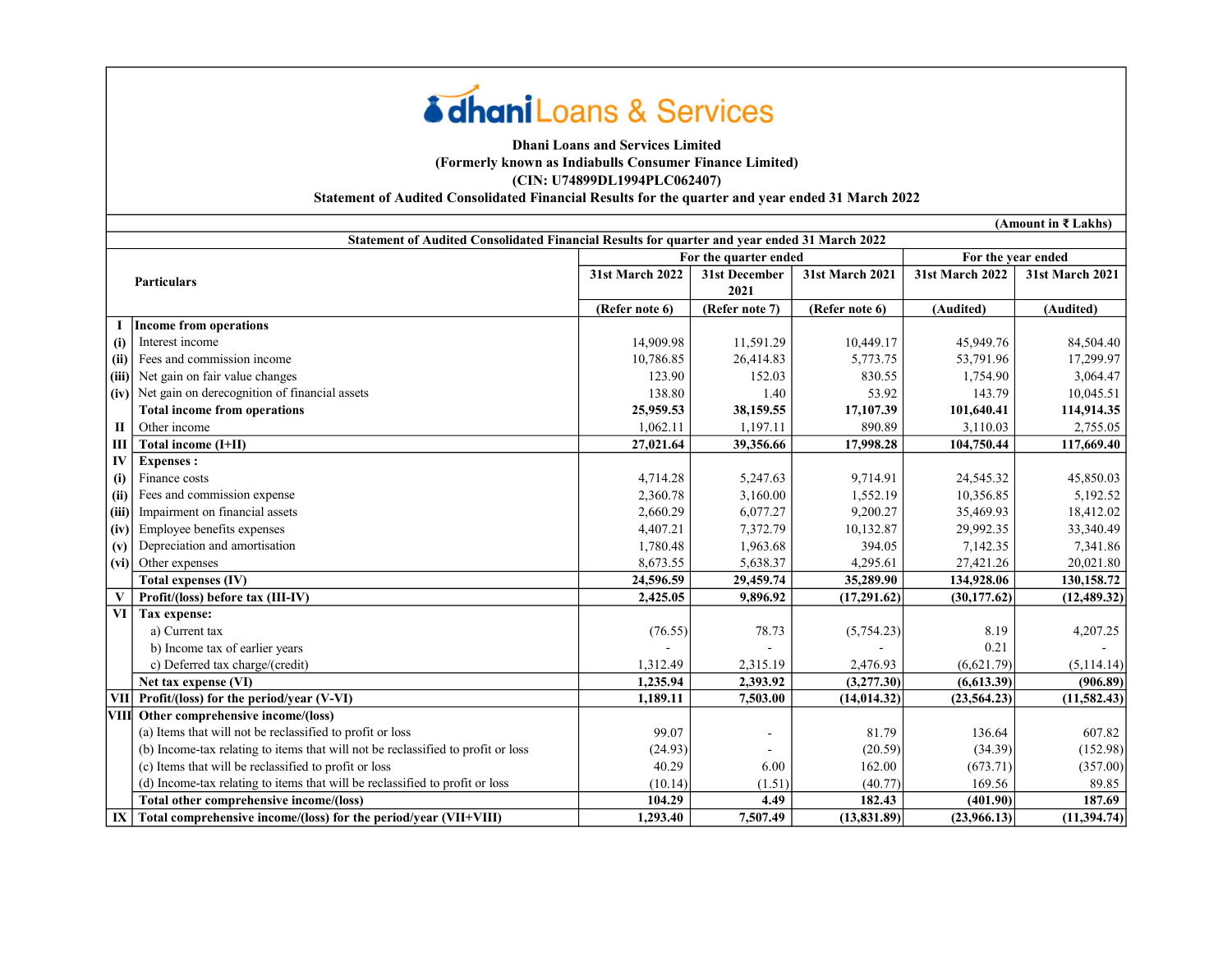|            | (Amount in ₹ Lakhs)                                                           |                        |                       |                 |                        |                    |
|------------|-------------------------------------------------------------------------------|------------------------|-----------------------|-----------------|------------------------|--------------------|
|            |                                                                               |                        | For the quarter ended |                 |                        | For the year ended |
|            | <b>Particulars</b>                                                            | <b>31st March 2022</b> | 31st December         | 31st March 2021 | <b>31st March 2022</b> | 31st March 2021    |
|            |                                                                               |                        | 2021                  |                 |                        |                    |
|            |                                                                               | (Refer note 6)         | (Refer note 7)        | (Refer note 6)  | (Audited)              | (Audited)          |
| X          | Net profit/(loss) after tax attributable to :-                                |                        |                       |                 |                        |                    |
|            | Owners of the Holding Company                                                 | 1,348.03               | 7,418.35              | (13, 713.33)    | (23, 416.47)           | (11, 158.90)       |
|            | Non controlling interests                                                     | (158.92)               | 84.65                 | (300.99)        | (147.76)               | (423.53)           |
| XI         | Other comprehensive income/(loss) attributable to :-                          |                        |                       |                 |                        |                    |
|            | Owners of the Holding Company                                                 | 104.29                 | 4.49                  | 182.43          | (401.90)               | 187.69             |
|            | Non controlling interests                                                     |                        |                       |                 |                        |                    |
| XII        | Total comprehensive income/(loss) attributable to :-                          |                        |                       |                 |                        |                    |
|            | Owners of the Holding Company                                                 | 1,452.32               | 7,422.84              | (13,530.90)     | (23,818.37)            | (10, 971.21)       |
|            | Non controlling interests                                                     | (158.92)               | 84.65                 | (300.99)        | (147.76)               | (423.53)           |
| XIII       | Paid-up equity share capital (face value of ₹ 10 each per equity share)       | 6,118.80               | 6,118.80              | 6,118.80        | 6,118.80               | 6,118.80           |
| <b>XIV</b> | Other equity as per audited balance sheet                                     |                        |                       |                 | 376,128.54             | 396,675.03         |
|            | XV (Loss)/Earnings per share (EPS) (face value of ₹ 10 each per equity share) |                        |                       |                 |                        |                    |
|            | *(EPS for the Quarters are not annualised)                                    |                        |                       |                 |                        |                    |
|            | (1) Basic (amount in $\bar{x}$ )                                              | $2.20*$                | $12.12*$              | $(22.41)^*$     | (38.27)                | (18.24)            |
|            | (2) Diluted (amount in $\bar{x}$ )                                            | $1.95*$                | 11.85*                | $(22.41)^*$     | (38.27)                | (18.24)            |

#### Notes to the Audited Consolidated Financial Results:

| (Amount in ₹ Lakhs)                         |               |               |  |  |
|---------------------------------------------|---------------|---------------|--|--|
|                                             | As at         | As at         |  |  |
| Particulars                                 | 31 March 2022 | 31 March 2021 |  |  |
|                                             | (Audited)     | (Audited)     |  |  |
| A ASSETS                                    |               |               |  |  |
| 1. Financial assets                         |               |               |  |  |
| $\int$ (a) $\int$ Cash and cash equivalents | 47,896.93     | 101,408.41    |  |  |
| (b) Other bank balance                      | 26,602.68     | 35,130.04     |  |  |
| $\vert$ (c) Receivables                     |               |               |  |  |
| (i) Trade receivables                       | 5,752.01      | 9,824.64      |  |  |
| (ii) Other receivables                      | 1,383.97      | 6,289.34      |  |  |
| $(d)$ Loans                                 | 373,352.41    | 408,982.24    |  |  |
| $(e)$ Investments                           | 53,450.15     | 138,104.65    |  |  |
| $\int$ (f) Other financial assets           | 31,740.31     | 37,143.20     |  |  |
| <b>Total financial assets</b>               | 540,178.46    | 736,882.52    |  |  |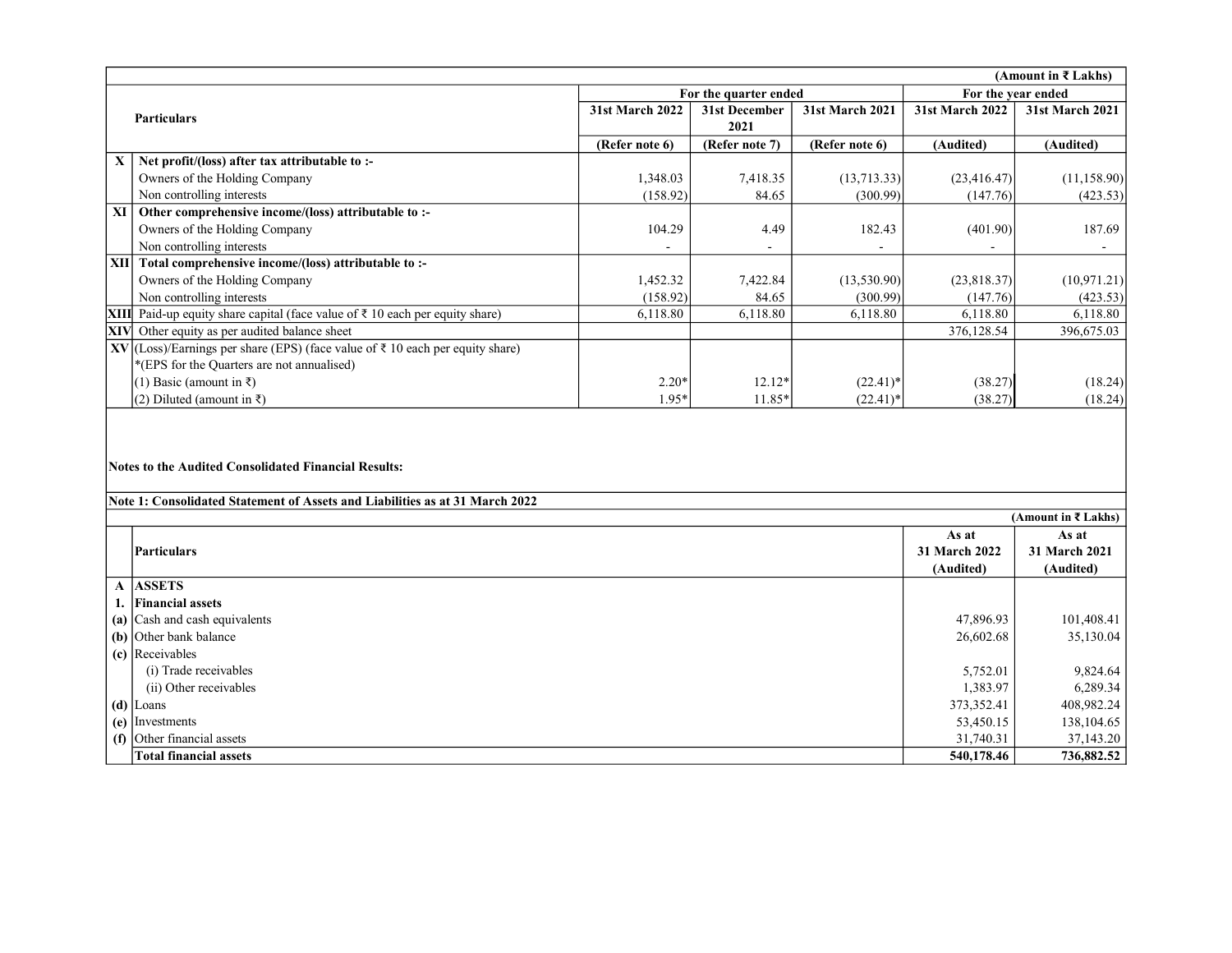|    | Note 1: Consolidated Statement of Assets and Liabilities as at 31 March 2022 (continued)    |                        |                        |
|----|---------------------------------------------------------------------------------------------|------------------------|------------------------|
|    |                                                                                             |                        | (Amount in ₹ Lakhs)    |
|    |                                                                                             | As at                  | As at                  |
|    | Particulars                                                                                 | 31 March 2022          | 31 March 2021          |
|    |                                                                                             | (Audited)              | (Audited)              |
| 2. | Non-financial assets                                                                        |                        |                        |
|    | (a) Inventories                                                                             | 120.23                 |                        |
|    | (b) Current tax assets (net)                                                                | 18,015.78              | 15,738.26              |
|    | (c) Deferred tax assets (net)                                                               | 19,758.62              | 13,001.61              |
|    | (d) Property, plant and equipments                                                          | 8,499.41               | 6,199.94               |
|    | (e) $\left $ Right-of-use asset                                                             | 17,032.76              | 12,154.47              |
|    | (f) Intangible assets under development                                                     | 462.18                 | 380.46                 |
|    | $(g)$ Goodwill                                                                              | 6,482.97               | 6,482.97               |
|    | $(h)$ Other intangible assets                                                               | 6,510.31               | 7,692.29               |
|    | (i) Other non-financial assets                                                              | 35,180.85              | 32,543.21              |
|    | <b>Total non financial assets</b>                                                           | 112,063.11             | 94,193.21              |
|    | <b>Total assets</b>                                                                         | 652,241.57             | 831,075.73             |
|    |                                                                                             |                        |                        |
| В  | <b>LIABILITIES AND EQUITY</b>                                                               |                        |                        |
|    | <b>LIABILITIES</b>                                                                          |                        |                        |
| 1. | <b>Financial liabilities</b>                                                                |                        |                        |
|    | (a) Payables                                                                                |                        |                        |
|    | Trade payables                                                                              |                        |                        |
|    | (i) total outstanding dues of micro enterprises and small enterprises                       | 0.12                   |                        |
|    | (ii) total outstanding dues of creditors other than micro enterprises and small enterprises | 1,791.00               | 5,264.53               |
|    | Other payables                                                                              |                        |                        |
|    | (i) total outstanding dues of micro enterprises and small enterprises                       |                        |                        |
|    | (ii) total outstanding dues of creditors other than micro enterprises and small enterprises | 8.941.65               | 9.023.78               |
|    | (b) Debt securities                                                                         | 54,506.34              | 77,060.33              |
|    | (c) Borrowings (other than debt securities)                                                 | 145,643.92             | 274,058.34             |
|    | (d) Lease liabilities                                                                       | 18,389.53              | 13,398.66              |
|    | (e) Other financial liabilities                                                             | 29,770.35              | 38,796.64              |
|    | <b>Total financial liabilities</b>                                                          | 259,042.91             | 417,602.28             |
|    |                                                                                             |                        |                        |
|    | 2. Non-financial liabilities                                                                |                        |                        |
|    | (a) Current tax liabilities (net)                                                           |                        | 38.03                  |
|    | (b) Provisions                                                                              | 1,740.24               | 2,293.58               |
|    | (c) Other non-financial liabilities                                                         | 2,846.87               | 1,836.04               |
|    | <b>Total non financial liabilities</b>                                                      | 4,587.11               | 4,167.65               |
|    |                                                                                             |                        |                        |
| 3  | <b>EQUITY</b><br>(a) Equity share capital                                                   |                        |                        |
|    | (b) Other equity                                                                            | 6,118.80<br>376,128.54 | 6,118.80<br>396,675.03 |
|    | Equity attributable to the owners of the Holding Company                                    | 382,247.34             | 402,793.83             |
|    | Non controlling interests                                                                   | 6,364.21               | 6,511.97               |
|    | <b>Total equity</b>                                                                         | 388,611.55             | 409,305.80             |
|    | <b>Total liabilities and equity</b>                                                         | 652,241.57             | 831,075.73             |
|    |                                                                                             |                        |                        |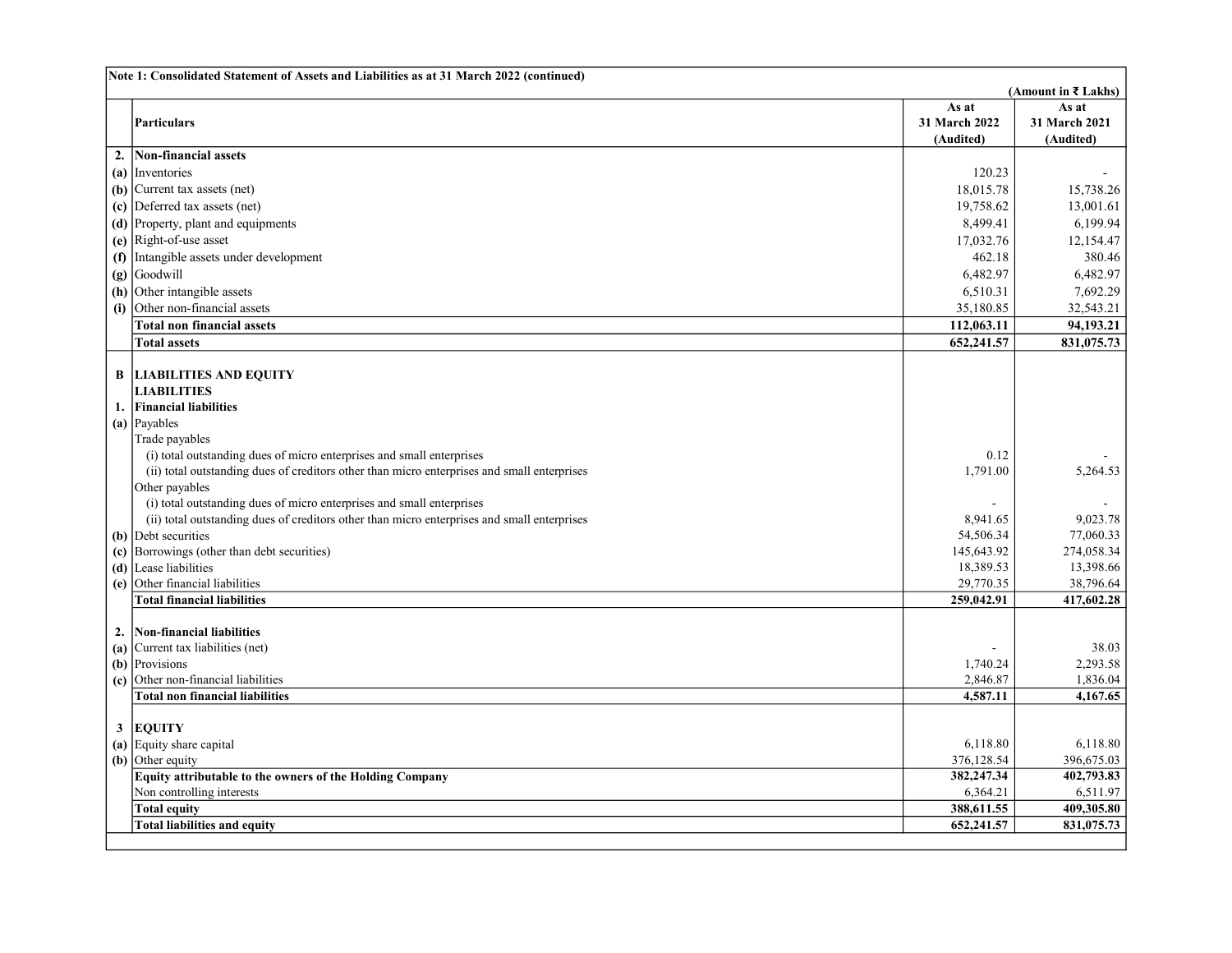|   | Note 2: Consolidated Statement of Cash Flows for the year ended 31 March 2022                                         |                         |                        |
|---|-----------------------------------------------------------------------------------------------------------------------|-------------------------|------------------------|
|   |                                                                                                                       |                         | (Amount in ₹ Lakhs)    |
|   | Particulars                                                                                                           | As at                   | As at                  |
|   |                                                                                                                       | 31st March 2022         | <b>31st March 2021</b> |
|   |                                                                                                                       | (Audited)               | (Audited)              |
|   | A Cash flow from Operating activities:                                                                                |                         |                        |
|   | Net profit/(loss) before tax                                                                                          | (30, 177.62)            | (12, 489.32)           |
|   | Adjustments for:                                                                                                      |                         |                        |
|   | (i) Depreciation and amortisation                                                                                     | 7,142.35                | 7,341.86               |
|   | (ii) Impairment on financial instruments                                                                              | 35,469.93               | 18,412.02              |
|   | (iii) Excess provisions written back                                                                                  | (706.20)                | (911.87)               |
|   | $(iv)$ Provision for employee benefits                                                                                | 176.66                  | 638.58                 |
|   | $(v)$ Interest Income                                                                                                 | (45,949.76)             | (84, 504.40)           |
|   | (vi) Interest Expense                                                                                                 | 22,738.66               | 44,007.33              |
|   | (vii) Interest expenses on leasing arrangement                                                                        | 1,627.46                | 1,687.11               |
|   | (viii) Net gain on fair value changes                                                                                 | (1,754.90)              | (3,064.47)             |
|   | $(ix)$ Effective interest rate adjustment for financial instruments                                                   | 299.73                  | 1,255.47               |
|   | (x) Share based payments to employees                                                                                 | 3,271.84                | (620.70)               |
|   | $(xi)$ Gain on derecognition of financial assets                                                                      | (852.88)                | (1, 137.29)            |
|   | $(xii)$ Loss on sale of property, plant and equipment (net)                                                           | 103.25                  | 742.38                 |
|   | Operating profit/(loss) before working capital changes                                                                | (8,611.48)              | (28, 643.30)           |
|   | Adjustments for:                                                                                                      |                         |                        |
|   | (i) Trade Receivables                                                                                                 | (23,968.50)             | 2,990.50               |
|   | (ii) Other receivables                                                                                                | 4,905.37                | (424.18)               |
|   | $(iii)$ Loans                                                                                                         | 24,143.49               | 53,897.86              |
|   | $(iv)$ Inventory                                                                                                      | (120.23)                |                        |
|   | $(v)$ Other financial assets                                                                                          | 17,314.08               | 46,106.69              |
|   | (vi) Other non financial assets                                                                                       | (2,637.64)              | (19,208.95)            |
|   | (vii) Trade payables                                                                                                  | (3,473.41)              | (1,943.29)             |
|   | (viii) Other payables                                                                                                 | 624.07                  | 6,537.31               |
|   | $(ix)$ Other financial liabilities                                                                                    | (9,779.07)              | 20.358.87              |
|   | $(x)$ Provisions                                                                                                      | (593.36)                | (421.79)               |
|   | $(xi)$ Other non financial liabilties                                                                                 | 1,010.66                | (4,327.83)             |
|   | Cash generated from/(used in) operating activities                                                                    |                         |                        |
|   | (i) Interest Received                                                                                                 | (1,186.02)<br>45,949.76 | 74,921.89<br>84,504.40 |
|   |                                                                                                                       |                         |                        |
|   | (ii) Interest Paid                                                                                                    | (22, 738.66)            | (44,007.33)            |
|   | (iii) Income taxes paid (including tax deducted at source)<br>Net cash generated from/ (used in) operating activities | (2,323.79)              | (6,509.46)             |
|   |                                                                                                                       | 19,701.29               | 108,909.50             |
| В | Cash flow from investing activities:                                                                                  |                         |                        |
|   | (i) Purchase of property, plant and equipment, intangible assets under development and intangible assets              | (5,350.57)              | 11,097.89              |
|   | (ii) Proceeds from Disposal of property, plant and equipments and refund of capital advance                           | 5.56                    | 103.27                 |
|   | (iii) Payment made for acquisition of subsidiary                                                                      |                         | (2,896.31)             |
|   | (iv) Proceeds from sale of investments (net)                                                                          | 86,409.40               | (76, 286.22)           |
|   |                                                                                                                       |                         |                        |
|   | Net cash generated from/ (used in) investing activities                                                               | 81,064.39               | (67,981.37)            |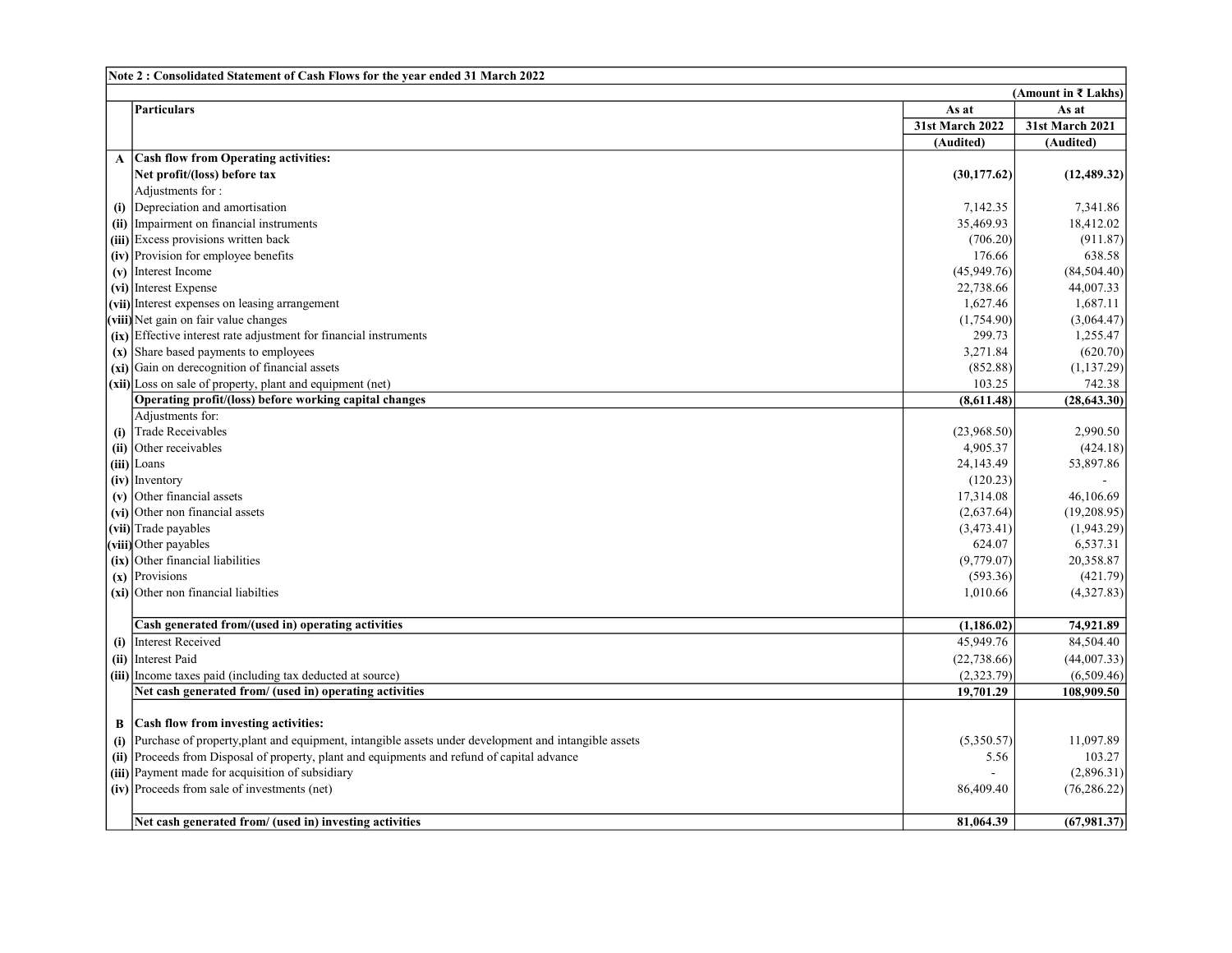| Note 2: Consolidated Statement of Cash Flows for the year ended 31 March 2022 (continued) |                        |                        |  |  |  |
|-------------------------------------------------------------------------------------------|------------------------|------------------------|--|--|--|
|                                                                                           |                        | (Amount in ₹ Lakhs)    |  |  |  |
| <b>Particulars</b>                                                                        | As at                  | As at                  |  |  |  |
|                                                                                           | <b>31st March 2022</b> | <b>31st March 2021</b> |  |  |  |
|                                                                                           | (Audited)              | (Audited)              |  |  |  |
|                                                                                           |                        |                        |  |  |  |
| $C$ $\vert$ Cash flow from financing activities:                                          |                        |                        |  |  |  |
| (i) Proceeds from issue of preference shares (including premium)                          | 61,262.56              |                        |  |  |  |
| (ii) Redemption of preference shares (including premium)                                  | (61, 262.56)           |                        |  |  |  |
| (iii) Proceeds from debt securities                                                       | 19,057.22              | 52,500.00              |  |  |  |
| (iv) Repayment of debt securities                                                         | (41, 448.50)           | (57, 145.01)           |  |  |  |
| (v) Repayment of borrowings (other than debt securities)                                  | (225, 289.58)          | (310,756.10)           |  |  |  |
| (vi) Payment of lease liabilities                                                         | (3,761.80)             | (3,688.18)             |  |  |  |
| (vii) Proceeds from borrowings (other than debt securities)                               | 97,165.50              | 180,560.50             |  |  |  |
| Net cash generated from/ (used in) financing activities                                   | (154, 277, 16)         | (138, 528.79)          |  |  |  |
|                                                                                           |                        |                        |  |  |  |
| D  Net increase/(decrease) in cash and cash equivalents $(A+B+C)$                         | (53, 511, 48)          | (97,600.66)            |  |  |  |
|                                                                                           |                        |                        |  |  |  |
| $E$ Cash and cash equivalents at the beginning of the year                                | 101,408.41             | 199,009.07             |  |  |  |
|                                                                                           |                        |                        |  |  |  |
| $F Cash$ and cash equivalents at the end of the year $(D+E)$                              | 47,896.93              | 101,408.41             |  |  |  |

This space has intentially been left blank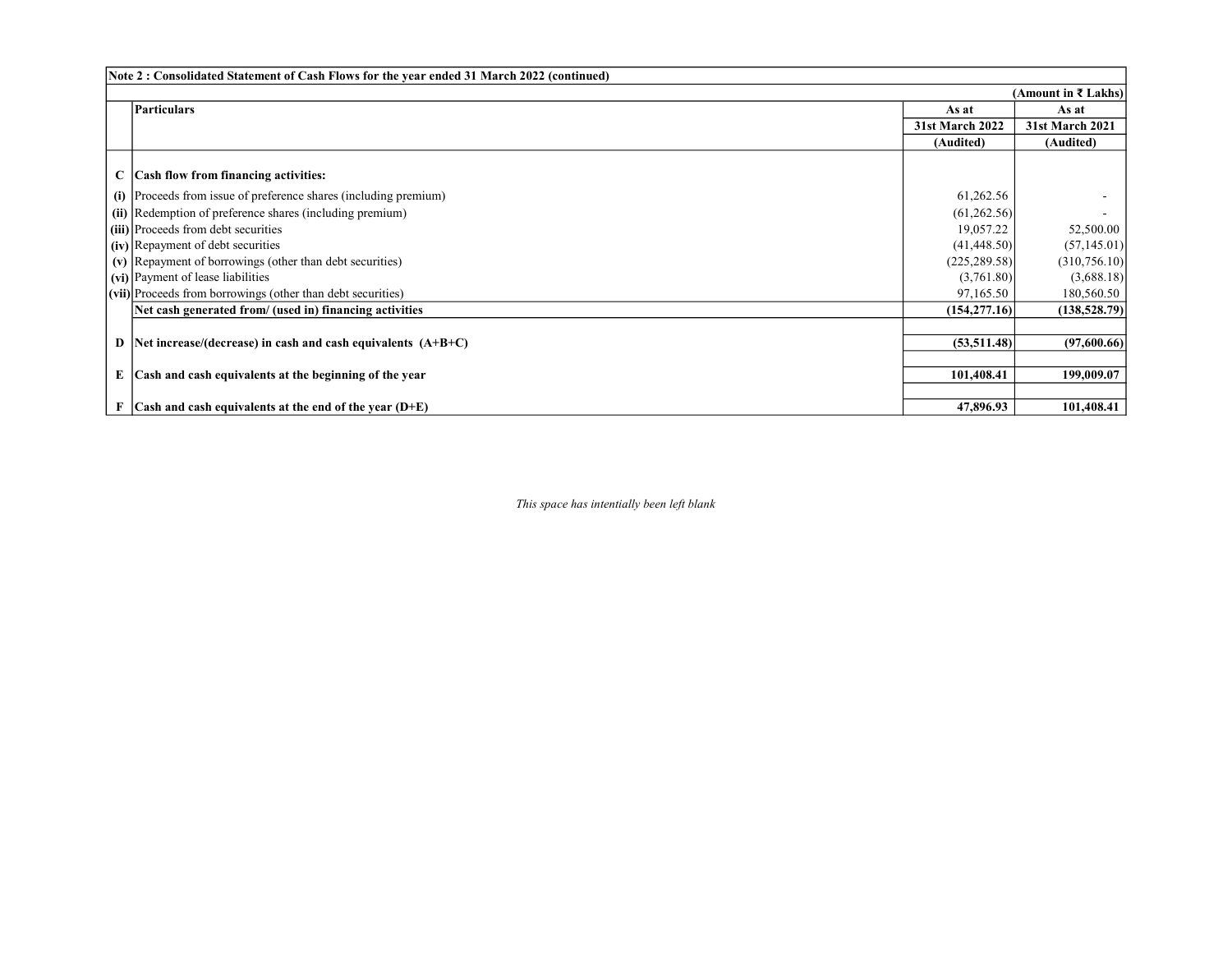- 3 Dhani Loans and Services Limited (formerly Indiabulls Consumer Finance Limited) ('DLSL', 'the Company', 'the Holding Company') and its subsidiaries are together referred to as 'the Group' in the following notes. These audited consolidated financial results of the Holding Company for the quarter and year ended 31st March 2022 along with the comparitive period have been reviewed by the Audit Committee and subsequently approved at the meeting of the Board of Directors of the company at their respective meetings held on 30th May 2022. The comparitive financial results of the Company of the year ended 31st March 2021 were audited by the Walker Chandiok & Co LLP predecessor auditor who expressed an unmodified opinion vide their report dated 18 June 2021.
- 4 The financial results of the Group have been prepared in accordance with Indian Accounting Standards ('Ind AS') notified under the Companies (Indian Accounting Standards) Rules, 2015 as amended. Accordingly, these financial results together with the results for the comparative reporting period have been prepared in accordance with the recognition and measurement principles laid down in Indian Accounting Standard 34, "Interim Financial Reporting" ("Ind AS 34"), prescribed under section 133 of the Companies Act 2013 ('the Act'), and other recognized accounting practices generally accepted in India, in compliance with Regulation 52 of the Securities and Exchange Board of India (Listing Obligations and Disclosure Requirements) Regulations, 2015 ('Listing Regulations') pursuant to circular SEBI/HO/DDHS/CIR/2021/000000637 dated 5th October 2021. These financial results have been prepared in the format prescribed under the notified schedule III of the Companies Act, 2013 for Non-Banking Financial Companies issued by Ministry of Corporate Affairs (MCA) on 11th October 2018, as amended, and on the basis of Ind-AS that are applicable to the Group based on the MCA Notification GSR 111(E) and GSR 365(E) dated 16th February 2015 and 31st March 2016 respectively.
- 5 a) Consequent to the outbreak of the COVID-19 pandemic, the Indian Government announced a lockdown in March 2020. Subsequently, the national lockdown was lifted by the Government, but regional lockdowns continue to be implemented in areas with a significant number of COVID-19 cases. The impact of COVID-19, including changes in customer behavior and pandemic fears, as well as restriction of business and individual activities led to significant volatility in global and Indian financial markets and a significant decrease in global and local economic activities. This may lead to a rise in the number of borrower defaults and consequently an increase in corresponding provisions. The extent to which COVID-19 pandemic will continue to impact the Holding Company's performance and will depend on ongoing as well as future developments which are highly uncertain, including, among other things, any new information concerning the severity of the COVID-19 pandemic and any action to contain its spread or mitigate its impact whether government-mandated or elected by us.

The Holding Company has recognized provisions as on 31st March 2022 towards its loan assets, based on the information available at this point of time, in accordance with the expected credit loss method. The Holding Company believes that it has considered all the possible impact of the known events arising out of COVID-19 pandemic in the preparation of financial results. However, the impact assessment of COVID-19 is a continuing process given its nature and duration. The Holding Company will continue to monitor any material changes to future economic condition.

The Holding Company's capital and liquidity position remains sufficient and would continue to be the focus area for the Holding Company; accordingly, the Holding Company does not expect a stress on its liquidity situation in the immediate future.

b) In respect of Indiabulls Distribution Services Limited, a subsidiary company, the subsidiary company has assessed the impact of the Covid-19 pandemic on its business operations and financial position and based on its review of current indicators of future economic conditions, the subsidiary company has estimated and recognized expected credit loss on certain financial assets as at 31 March 2022. The impact assessment of COVID-19 is a continuing process given the uncertainties associated with its nature and duration and accordingly the impact may be different from that estimated as at the date of approval of these financial results. The subsidiary company will continue to monitor any material changes to future economic conditions. However, since the situation is rapidly evolving, its effect on the operations of the subsidiary company may be different from that estimated as at the date of approval of these financial results. The subsidiary company will continue to closely monitor material changes in markets and future economic conditions.

c) In respect of Indiabulls Investment Advisors Limited, a subsidiary company, The subsidiary company has assessed the impact of the Covid-19 pandemic on its business operations and financial position and based on its review of current indicators of future economic conditions, the subsidiary company has estimated and recognized expected credit loss on certain financial assets as at 31 March 2022. The impact assessment of COVID-19 is a continuing process given the uncertainties associated with its nature and duration and accordingly the impact may be different from that estimated as at the date of approval of these financial results. The subsidiary company will continue to monitor any material changes to future economic conditions. However, since the situation is rapidly evolving, its effect on the operations of the subsidiary company may be different from that estimated as at the date of approval of these financial results. The subsidiary company will continue to closely monitor material changes in markets and future economic conditions.

- 6 The figures for the quarter ended 31st March 2022 and 31st March 2021 are the balancing figures between the audited figures for the year ended 31st March 2022 and 31st March 2021 and the un-audited figures for the nine-months ended 31st December 2021 and 31st December 2020 respectively.
- 7 The figures for the quarter ended 31st December 2021 are the balancing figures between the un-audited figures for the nine months ended 31st December 2021 and the un-audited figures for the half-year ended 30th September 2021.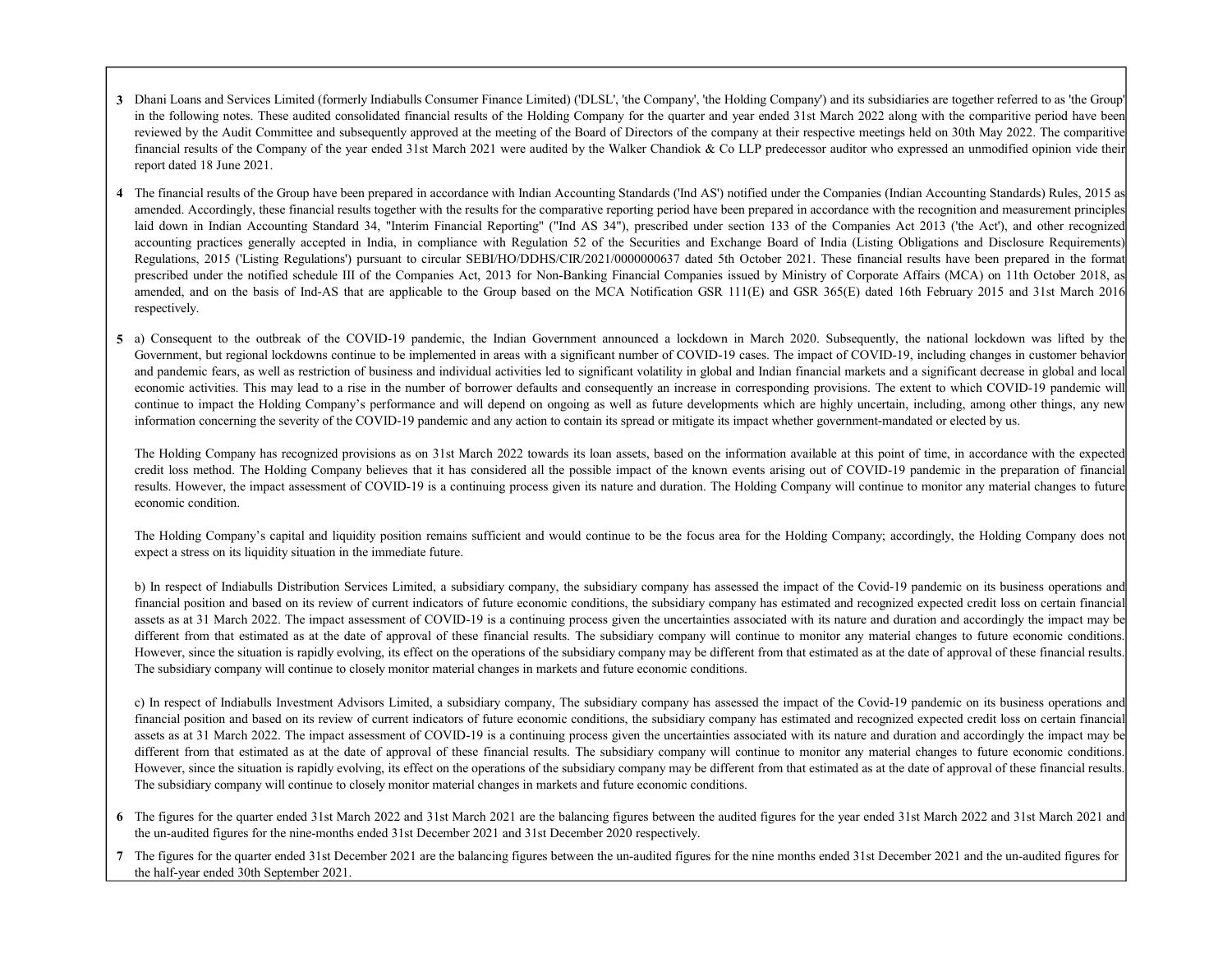- 8 The Indian Parliament has approved the Code on Social Security 2020 which would impact the contributions by the Group towards Provident Funds and Gratuity. The Ministry of Labour and Employment has released draft rules for the code on Social Security, 2020 on 13th November 2020 and has invited suggestions from stakeholders which are under active considerations by the Ministry. The Group will assess the impact and its evaluation once the subject rules are notified and will give appropriate impact in its financial results in the period in which, the code becomes effective and the related rules to determine the financial impact are published.
- 9 The Bond Issue Committee of the Board of Directors of the Holding Company in its meeting held on 2nd February 2022 approved and allotted 1,905,722 NCDs of face value of ₹1,000 each, aggregating to ₹19,057.22 Lakhs on Public issue basis.

| Particulars                         | Amount<br>$(Rs$ . In Lakhs $)$ | Date of Issue   |                 | Date of Listing |
|-------------------------------------|--------------------------------|-----------------|-----------------|-----------------|
|                                     |                                |                 | <b>NSE</b>      | <b>BSE</b>      |
| Non-convertible debentures ('NCDs') | 19,057.22                      | 2 February 2022 | 4 February 2022 | 4 February 2022 |

Subsequent to the year end, The Bond Issue Committee of the Board of Directors of the Holding Company in its meeting held on 17th May 2022 approved and allotted 957,648 NCDs of face value of ₹1,000 each, aggregating to ₹ 9,576.48 Lakhs on Public issue basis.

| Particulars                         | Amount                | Date of Issue |             | Date of Listing |  |
|-------------------------------------|-----------------------|---------------|-------------|-----------------|--|
|                                     | $(3 \text{ In Lakh})$ |               | NSE         | <b>BSE</b>      |  |
| Non-convertible debentures ('NCDs') | 9.576.48              | 17 May 2022   | 19 May 2022 | 19 May 2022     |  |

10 The Allotment Committee of the Board of Directors of the Holding Company in its meeting held on 16th December 2021 approved and allotted 8,008,178 Redeemable Convertible Preference Shares (RCPS) of face value of ₹10 each (Issue Price-₹765 Per RCPS), aggregating to ₹61,262.56 Lakhs to its Parent Company namely Dhani Services Limited. The Company has redeemed these RCPS during the quarter ended 31st March 2022.

11 The Holding Company has, in all material respects, utilised the proceeds of issue of non convertible debt securities as stated in the respective offer documents.

- 12 Pursuant to the RBI circular dated 12th November 2021 -"Prudential norms on Income Recognition, Assets Classification and Provisioning Pertaining to Advances- Classifications", the Holding Company has complied with the norms with regard to classification/reclassification of loan assets.
- 13 Disclosures pursuant to RBI Notification RBI/2020-21/16 DOR.No.BP.BC/3/21.04.048/2020-21 dated 06 August 2020 and RBI/2021-22/31/DOR.STR.REC.11/21.04.048/2021-22 dated 5 May 2021 as applicable to the Holding Company:

(Amount in ₹ Lakhs)

|                                                                         | Exposure to                                                                                                 | Of $(A)$ , aggregate     | Of(A)                                | $\vert$ Of (A) amount paid | Exposure                                   |
|-------------------------------------------------------------------------|-------------------------------------------------------------------------------------------------------------|--------------------------|--------------------------------------|----------------------------|--------------------------------------------|
|                                                                         | accounts classified                                                                                         | debt that slipped        | amount written off                   | by the borrowers           | to accounts                                |
|                                                                         | as Standard                                                                                                 |                          | into NPA during during the half-year | during the half year       | classified as                              |
|                                                                         | consequent                                                                                                  | the half-year            |                                      |                            | Standard consequen                         |
|                                                                         | to implementation<br>of resolution plan $-$<br>Position as at the<br>end of the previous<br>half-year $(A)$ |                          |                                      |                            | t to implementation                        |
| Type of borrower                                                        |                                                                                                             |                          |                                      |                            | of resolution plan                         |
|                                                                         |                                                                                                             |                          |                                      |                            | Position as at<br>$\overline{\phantom{0}}$ |
|                                                                         |                                                                                                             |                          |                                      |                            | the end of                                 |
|                                                                         |                                                                                                             |                          |                                      |                            | the previous half-                         |
|                                                                         |                                                                                                             |                          |                                      |                            | year $(A)$                                 |
| Personal Loans                                                          | 22,706.03                                                                                                   | 0.67                     | 1,223.90                             | 1,302.74                   | 20,178.72                                  |
| Corporate persons*                                                      | 43.04                                                                                                       | $\overline{\phantom{a}}$ | 1.09                                 | 14.70                      | 27.25                                      |
| Of which MSMEs                                                          |                                                                                                             | $\overline{\phantom{0}}$ |                                      |                            |                                            |
| <b>Others</b>                                                           | 227.41                                                                                                      | $\overline{\phantom{0}}$ | 7.15                                 | 8.46                       | 211.80                                     |
| Total                                                                   | 22,976.48                                                                                                   | 0.67                     | 1,232.14                             | 1,325.90                   | 20,417.77                                  |
| *As defined in Section 3(7) of the Insolvency and Bankruptcy Code, 2016 |                                                                                                             |                          |                                      |                            |                                            |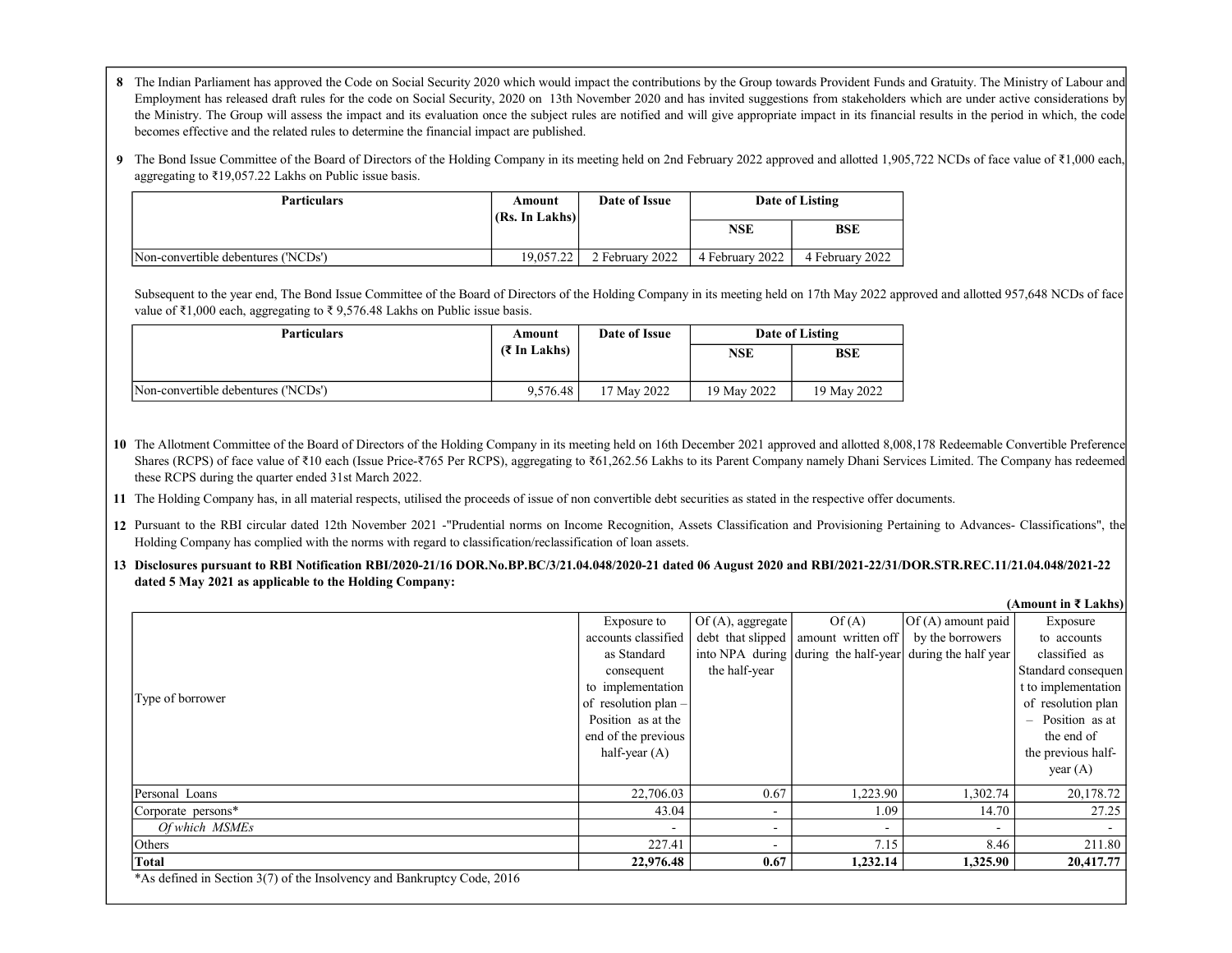#### 14 Segment results

The Group's operating segments are established on the basis of those components of the group that are evaluated regularly by the Board of Directors (the 'Chief Operating Decision Maker' as defined in Ind AS 108 - 'Operating Segments'), in deciding how to allocate resources and in assessing performance. These have been identified taking into account nature of services, the differing risks and returns and the internal business reporting systems.

|                                                           |                        |                       |                         |                        | (Amount in ₹ Lakhs) |
|-----------------------------------------------------------|------------------------|-----------------------|-------------------------|------------------------|---------------------|
|                                                           |                        | For the quarter ended |                         | For the year ended     |                     |
|                                                           | <b>31st March 2022</b> | 31st December         | <b>31st March 2021</b>  | <b>31st March 2022</b> | 31st March 2021     |
| <b>Particulars</b>                                        |                        | 2021                  |                         |                        |                     |
|                                                           | (Refer note 6)         | (Refer note 7)        | (Refer note 6)          | (Audited)              | (Audited)           |
| <b>Segment revenue</b>                                    |                        |                       |                         |                        |                     |
| Broking and related activities                            | 1,632.96               | 1,985.83              | 2,408.46                | 6,859.09               | 10,472.76           |
| Financing, Digital wallet services and related activities | 24,602.80              | 36,389.57             | 14,614.36               | 95,717.29              | 104,381.07          |
| Others                                                    | (29.66)                | 36.20                 | 84.55                   | 64.01                  | 293.40              |
| <b>Total</b>                                              | 26,206.10              | 38,411.60             | $\overline{17, 107.37}$ | 102,640.39             | 115, 147. 23        |
| Less: Inter segment revenue                               | (246.57)               | (252.05)              | 0.02                    | (999.98)               | (232.88)            |
| <b>Total revenue from operations</b>                      | 25,959.53              | 38,159.55             | 17,107.39               | 101,640.41             | 114,914.35          |
| <b>Segment results</b>                                    |                        |                       |                         |                        |                     |
| Profit/(loss) before tax and interest expense             |                        |                       |                         |                        |                     |
| Broking and related activities                            | 14.66                  | 1,616.44              | (672.96)                | (2,846.41)             | 3,781.54            |
| Financing, Digital wallet services and related activities | 2,539.53               | 8,887.15              | (15, 453.26)            | (24, 973.25)           | (13, 433.01)        |
| Others                                                    | (42.39)                | 10.95                 | 53.70                   | (19.22)                | 175.00              |
| <b>Total</b>                                              | 2,511.80               | 10,514.54             | (16,072.52)             | (27, 838.88)           | (9, 476.47)         |
| (i) Less: Interest expense                                | 4.70                   | 501.79                | 1,042.20                | 1,938.98               | 2,301.91            |
| (ii) (Less)/Add: Other unallocable income / (expenses)    | (82.05)                | (115.83)              | (176.90)                | (399.76)               | (710.94)            |
| Profit/ (loss) before tax                                 | 2,425.05               | 9,896.92              | (17,291.62)             | (30, 177.62)           | (12, 489.32)        |
| <b>Segment assets</b>                                     |                        |                       |                         |                        |                     |
| Broking and related activities                            | 80,066.68              | 84,686.30             | 95,687.12               | 80,066.68              | 95,687.12           |
| Financing, Digital wallet services and related activities | 524,915.81             | 585,287.30            | 696,120.37              | 524,915.81             | 696,120.37          |
| Unallocable segment assets                                | 47,259.08              | 48,021.35             | 39,268.24               | 47,259.08              | 39,268.24           |
| <b>Total</b>                                              | 652,241.57             | 717,994.95            | 831,075.73              | 652,241.57             | 831,075.73          |
| <b>Segment liabilities</b>                                |                        |                       |                         |                        |                     |
| Broking and related activities                            | 7,301.70               | 8,278.91              | 18,825.97               | 7,301.70               | 18,825.97           |
| Financing, Digital wallet services and related activities | 256,322.50             | 259,552.71            | 402,892.76              | 256,322.50             | 402,892.76          |
| Unallocable segment liabilities                           | 5.82                   | 52.83                 | 51.20                   | 5.82                   | 51.20               |
| <b>Total</b>                                              | 263,630.02             | 267,884.45            | 421,769.93              | 263,630.02             | 421,769.93          |
| Capital employed (segment assets - segment liabilities)   |                        |                       |                         |                        |                     |
| Broking and related activities                            | 72,764.98              | 76,407.39             | 76,861.15               | 72,764.98              | 76,861.15           |
| Financing, Digital wallet services and related activities | 268,593.31             | 325,734.59            | 293,227.61              | 268,593.31             | 293,227.61          |
| Unallocable capital employed                              | 47,253.26              | 47,968.52             | 39,217.04               | 47,253.26              | 39,217.04           |
| <b>Total</b>                                              | 388,611.55             | 450,110.50            | 409,305.80              | 388,611.55             | 409,305.80          |

15 Non-convertible debentures issued by the Holding Company are secured by way of first ranking pari passu charge on the current assets (including investments) of the Holding Company, both present and future; and on present and future loan assets of the Holding Company, including all monies receivable for the principal amount and interest thereunder to the extent as stated in the respective information memorandum/offering documents/prospectus. Further, the Holding Company has maintained asset cover as stated in the respective information memorandum/offering documents/prospectus.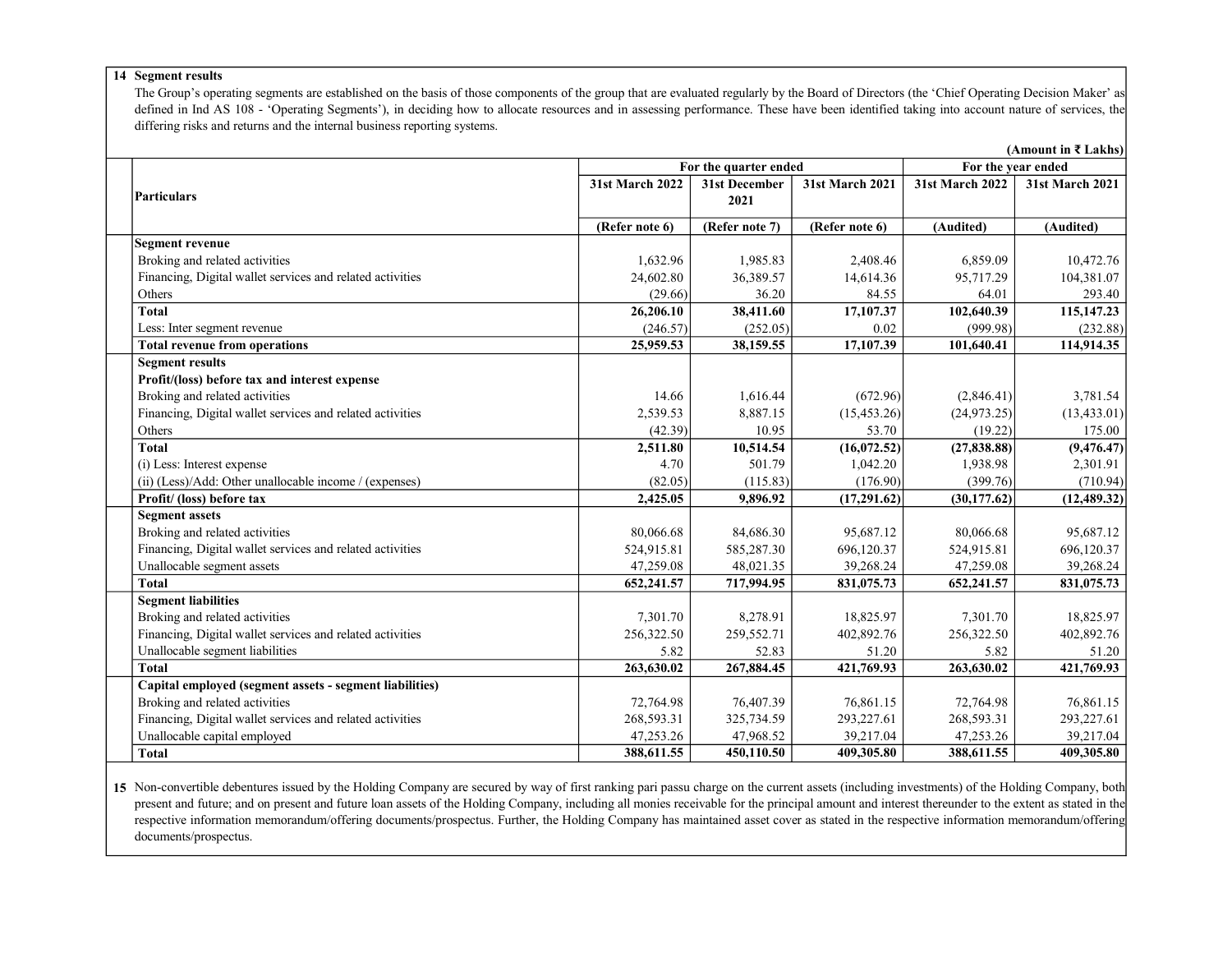#### 16 Disclosures pursuant to RBI Notification - RBI/DOR/2021-22/86 DOR,STR,REC 51/21.04.048/2021-22 dated 24th September 2021 as applicable to the Holding Company: (a) Details of transfer through assignment in respect of loans not in default during the year ended 31st March 2022

| Entity                                                      | <b>NBFC</b> |
|-------------------------------------------------------------|-------------|
| Count of Loan accounts Assigned                             | 77          |
| Amount (Crore) of Loan accounts Assigned                    | 126.85      |
| Retention of beneficial economic interest (MRR) (Rs. Crore) | 14.09       |
| Weighted Average Maturity (Residual Maturity) (Months)      | 281.55      |
| Weighted Average Holding Period (Months)                    | 40.55       |
| Coverage of tangible security coverage                      |             |
| Rating-wise distribution of rated loans                     | Unrated     |

(b) Details of stressed loans transferred during the year ended 31st March, 2022

| Particulars                                                                           | <b>To Asset Reconstruction Companies (ARC)</b> |            |              |
|---------------------------------------------------------------------------------------|------------------------------------------------|------------|--------------|
| Number of accounts                                                                    | <b>NPA</b>                                     | <b>SMA</b> | <b>Total</b> |
| Aggregate principal outstanding of loans transferred (Rs. in crore)                   | NIL                                            | NIL        | NIL          |
| Weighted average residual tenor of the loans transferred (in years)                   | NIL.                                           | NIL        | NIL          |
| Net book value of loans transferred (at the time of transfer) (Rs. in crore)          | NIL.                                           | NIL        | NIL          |
| Aggregate consideration (Rs. in crore)                                                | NIL                                            | NIL        | NIL          |
| Additional consideration realized in respect of accounts transferred in earlier years | NIL                                            | NIL        | NIL          |
| Excess provisions reversed to the Profit and Loss Account on account of sale          | NIL                                            | NIL.       | NIL          |

(c) The Holding Company has not acquired any stressed loan during year ended 31st March 2022

17 Details on recovery ratings assigned for Security Receipts as on 31st March 2022:

| <b>Recovery Rating</b> | Anticipated<br>recovery as<br>per recovery<br>rating | Amount<br>$(3 \in \mathbb{Z}^2)$ in Lakhs) |
|------------------------|------------------------------------------------------|--------------------------------------------|
| RR1                    | $100\% - 150\%$                                      | 17,500.00                                  |
| Total                  |                                                      | 17,500.00                                  |

18 The Holding Company is in compliance with the requirements of Chapter XII of SEBI circular dated August 10, 2021 applicable to Large Corporate Borrowers.

19 With reference to RBI Circular No. RBI/2021-2022/125 DOR.STR.REC.68/21.04.048/2021-22 dated November 12, 2021, and subsequent RBI Circular DOR.STR.REC.85/21.04.048/2021 22 dated February 15, 2022, related to up-gradation of account classified as NPA, the Holding Company has opted to follow the RBI Circular DOR.STR.REC.85/21.04.048/2021-22 dated February 15, 2022 to be in compliance with aforesaid RBI Circular.

20 The Registered Office of the Holding Company has been shifted, within the same city, from 'M-62 & 63, First Floor, Connaught Place, New Delhi - 110001' to '1/1 E, First Floor, East Patel Nagar, New Delhi-110008', with effect from 1st May 2022.

21 Figures for previous year/period have been regrouped, wherever necessary to make them comparable to current period.

Registered Office: 1/1 E, First Floor, East Patel Nagar, New Delhi – 110 008. For and on behalf of Board of Directors (CIN: U74899DL1994PLC062407)

Place : Mumbai **Pinank Shah** Pinank Shah Pinank Shah Pinank Shah Pinank Shah Pinank Shah Pinank Shah Pinank Shah

Date : 30th May 2022 CEO & Whole Time Director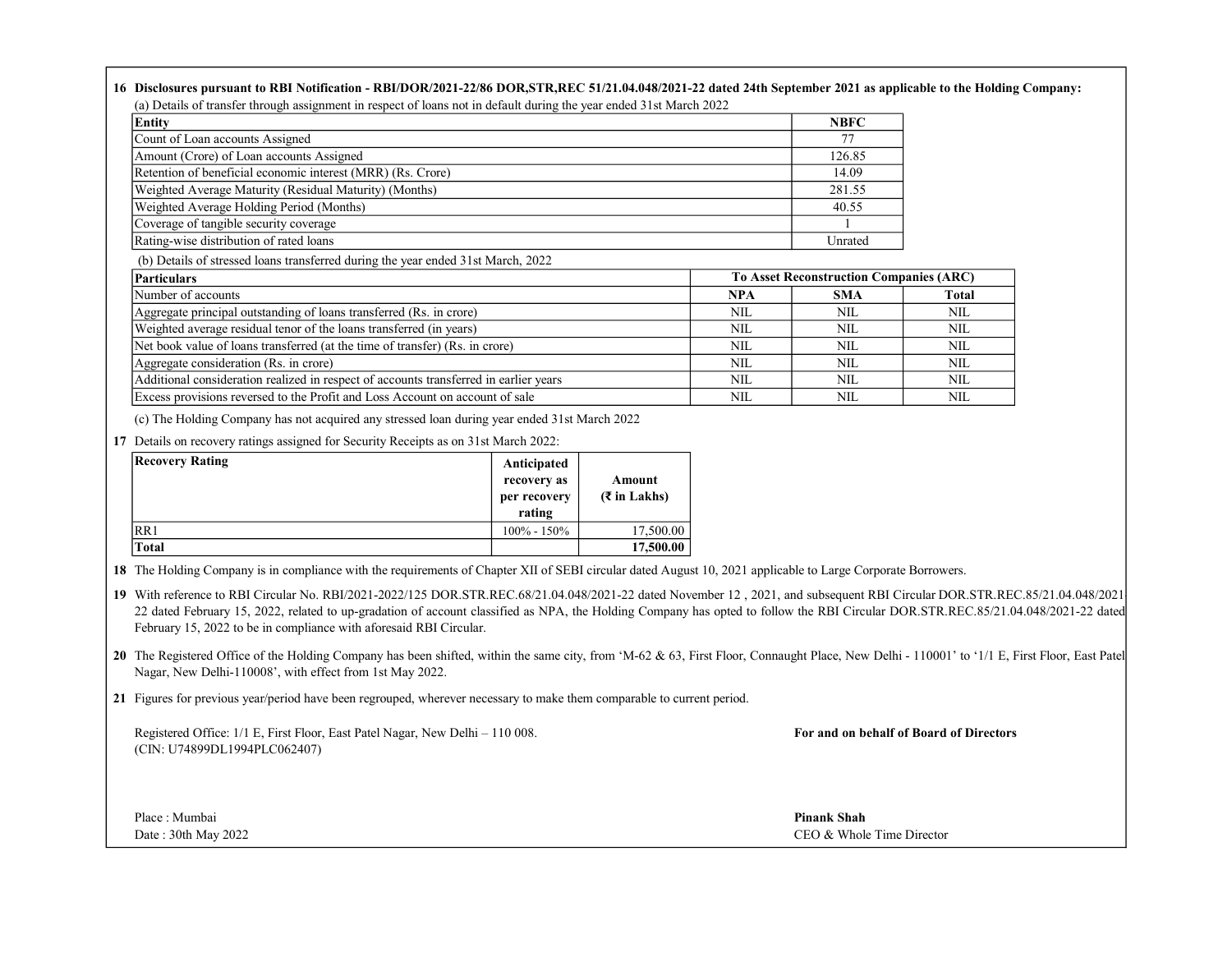# **édhani** Loans & Services

## Dhani Loans and Services Limited (Formerly known as Indiabulls Consumer Finance Limited) (CIN: U74899DL1994PLC062407)

Statement of Audited Standalone Financial Results for the quarter and year ended 31st March 2022

31st March 2022 31st December <sup>2021</sup> 31st March 2021 31st March 2022 31st March 2021 (Refer Note 8) (Refer Note 9) (Refer Note 8) (Audited) (Audited) I Income from operations (i) |Interest Income 10,389.35 | 10,389.35 | 10,389.35 | 9,257.08 | 41,386.63 | 80,080.85 (ii) Fees and commission income 21,106.28  $\vert$  3,318.17 37,914.35 3,363.63 (iii) Net gain on fair value changes 15.6.83 (iv) Net gain on derecogntion of financial assets 124.18 26.17 - 124.18 10,017.76 Total income from operations 101,518.07 (101,518.07 12,855.40 13,457.14 22,855.40 13,457.14 81,229.38 101,518.07 II Other income 1,007.81 980.04 1,240.15 3,181.50 4,768.69 III | Total income (I+II) 32,878.33 23,863.21 23,863.21 23,878.33 24,410.88 23,478.33 34,410.88 106,286.76 IV Expenses (i) Finance costs 4,709.57 8,672.71 4,745.84 22,606.32 43,590.94 (ii)  $\text{[Fe and Commission]}$   $486.01$  -  $486.01$  -  $486.01$ (iii) Impairment on financial Instruments 15,393.44 15,393.44 15,393.44 15,393.44 15,393.44 (iv) Employee Benefits expense  $3,931.70$   $6,847.31$   $9,678.59$   $28,082.14$   $30,348.36$ (v) Depreciation, Amortization and Impairment  $1,741.78$   $1,599.26$   $(14.74)$   $6,004.97$   $5,707.22$ (vi) Other expenses 7,851.32 3,795.51 5,174.77 25,576.61 18,226.83 Total expenses (IV) 21,373.44 23,626.58 28,874.58 28,874.58 109,268.67 113,266.79 V Profit/(Loss) before Exceptional items and tax (III-IV) 9,251.75 2,489.77 (14,437.40) (24,857.79) (6,980.03) VI Exceptional Items - - - - - VII Profit/(Loss) before Tax (V-VI) 2,489.77 2,489.77 (14,437.40) (24,857.79) (6,980.03) VIII Tax expense: a) Current tax  $\begin{bmatrix} 5,774.81 \end{bmatrix}$   $\begin{bmatrix} 5,774.81 \end{bmatrix}$   $\begin{bmatrix} 5,774.81 \end{bmatrix}$   $\begin{bmatrix} 4,160.20 \end{bmatrix}$ b) Deferred tax (credit)/charge 473.58 2,156.11 2,612.52 (6,430.14) (5,730.46) Net tax expense (VIII) (1,570.26) IX |Profit/(Loss) for the period/year after tax (VII-VIII)  $2,016.19$   $6,639.23$   $(10,818.70)$   $(18,427.65)$   $(5,409.77)$ Particulars For the quarter ended For the quarter ended For the year ended For the year ended Statement of Audited Standalone Financial Results for the quarter and year ended 31st March 2022 (Amount in ₹ Lakhs)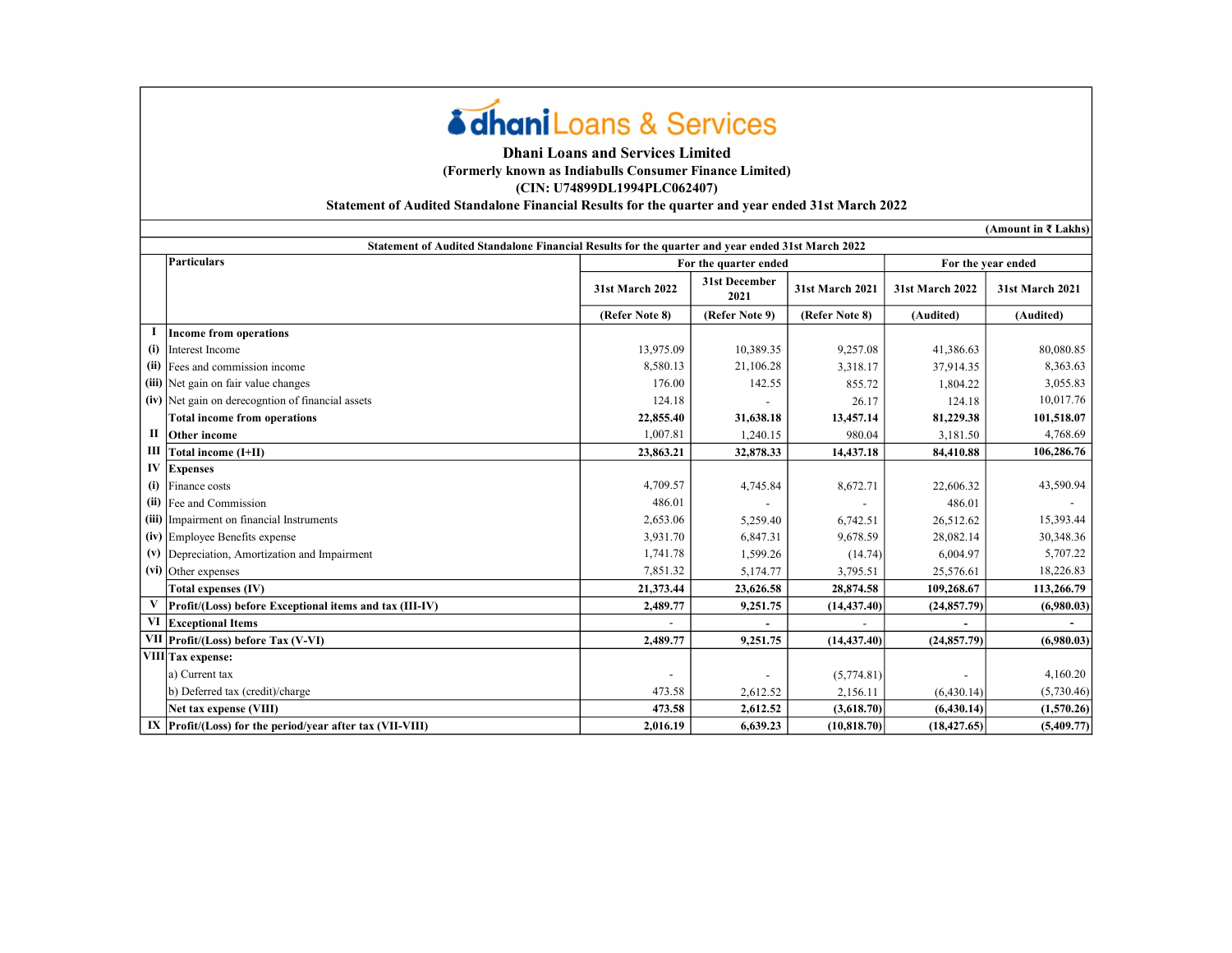|                                                                                                     | (Amount in ₹ Lakhs)                                                                         |                 |                       |                        |                 |                        |
|-----------------------------------------------------------------------------------------------------|---------------------------------------------------------------------------------------------|-----------------|-----------------------|------------------------|-----------------|------------------------|
|                                                                                                     | Particulars                                                                                 |                 | For the quarter ended |                        |                 | For the year ended     |
|                                                                                                     |                                                                                             | 31st March 2022 | 31st December<br>2021 | <b>31st March 2021</b> | 31st March 2022 | <b>31st March 2021</b> |
|                                                                                                     |                                                                                             | (Refer Note 8)  | (Refer Note 9)        | (Refer Note 8)         | (Audited)       | (Audited)              |
| X                                                                                                   | Other comprehensive income                                                                  |                 |                       |                        |                 |                        |
|                                                                                                     | (A) (i) Items that will not be reclassified to Statement of Profit and Loss                 | 90.98           |                       | 71.09                  | 169.67          | 559.54                 |
|                                                                                                     | (ii) Income tax relating to items that will not be reclassified to statement of Profit or   | (22.90)         | $\blacksquare$        | (17.89)                | (42.70)         | (140.82)               |
|                                                                                                     | (B) (i) Items that will be reclassified to statement of Profit and Loss                     | 40.29           | 6.00                  | 162.00                 | (673.71)        | (357.00)               |
|                                                                                                     | (ii) Income tax relating to items that will be reclassified to statement of Profit and Loss | (10.14)         | (1.51)                | (40.77)                | 169.56          | 89.85                  |
|                                                                                                     | Total other comprehensive income (X)                                                        | 98.23           | 4.49                  | 174.43                 | (377.18)        | 151.57                 |
| XI                                                                                                  | Total comprehensive income for the period/year (IX+X)                                       | 2,114.42        | 6,643.72              | (10, 644.27)           | (18, 804.83)    | (5,258.20)             |
| XII                                                                                                 | Paid-up equity share capital (face value of $\bar{\tau}$ 10 each per equity share)          | 6,118.80        | 6,118.80              | 6,118.80               | 6,118.80        | 6,118.80               |
|                                                                                                     | XIII Other equity as per Audited Balance Sheet                                              |                 |                       |                        | 395,147.15      | 411,449.07             |
| XIV                                                                                                 | (Loss)/earning per share (EPS) (face value of ₹ 10 each per equity share)                   |                 |                       |                        |                 |                        |
|                                                                                                     | *(EPS for the Quarters not annualised)                                                      |                 |                       |                        |                 |                        |
|                                                                                                     | Basic (amount in $\bar{x}$ )                                                                | $3.30*$         | 10.85*                | $(17.68)^*$            | (30.12)         | (8.84)                 |
|                                                                                                     | Diluted (amount in $\bar{x}$ )                                                              | $2.92*$         | $10.61*$              | $(17.68)^*$            | (30.12)         | (8.84)                 |
| Note 1: Standalone Statement of Assets and Liabilities as at 31st March 2022<br>(Amount in ₹ Lakhs) |                                                                                             |                 |                       |                        |                 |                        |
|                                                                                                     |                                                                                             |                 |                       |                        |                 |                        |
|                                                                                                     | <b>Particulars</b>                                                                          |                 |                       |                        | As at           | As at                  |
|                                                                                                     |                                                                                             |                 |                       |                        | 31st March 2022 | 31st March 2021        |
|                                                                                                     |                                                                                             |                 |                       |                        | (Audited)       | (Audited)              |
| A.                                                                                                  | <b>ASSETS</b>                                                                               |                 |                       |                        |                 |                        |
| $\mathbf{1}$                                                                                        | <b>Financial Assets</b>                                                                     |                 |                       |                        |                 |                        |
| (a)                                                                                                 | Cash and cash equivalents                                                                   |                 |                       |                        | 41,959.90       | 99,614.37              |
| (b)                                                                                                 | Bank balances other than (a) above                                                          |                 |                       |                        | 14,975.06       | 24,285.85              |
| (c)                                                                                                 | Loans                                                                                       |                 |                       |                        | 334,454.23      | 372,117.35             |
| (d)                                                                                                 | Investments                                                                                 |                 |                       |                        | 156,351.43      | 240,940.47             |
| (e)                                                                                                 | Other financial Assets                                                                      |                 |                       |                        | 3,120.59        | 8,373.27               |
|                                                                                                     | <b>Total financial assets</b>                                                               |                 |                       |                        | 550,861.21      | 745,331.31             |
| $\mathbf{2}$                                                                                        | Non-financial assets                                                                        |                 |                       |                        |                 |                        |
| (a)                                                                                                 | Current tax assets (Net)                                                                    |                 |                       |                        | 15,700.69       | 12,569.45              |
| (b)                                                                                                 | Deferred tax assets (Net)                                                                   |                 |                       |                        | 17,035.56       | 10,478.57              |
|                                                                                                     | (c) Property, Plant and Equipment                                                           |                 |                       |                        | 8,370.23        | 6,012.79               |
|                                                                                                     | $(d)$ Right-of-use assets                                                                   |                 |                       |                        | 17,032.76       | 12,146.89              |
| (e)                                                                                                 | Intangible assets under development                                                         |                 |                       |                        | 462.18          | 380.46                 |
| (f)                                                                                                 | Other Intangible Assets                                                                     |                 |                       |                        | 4,355.81        | 4,465.36               |
| (g)                                                                                                 | Other Non-financial Assets                                                                  |                 |                       |                        | 5,235.42        | 4,219.81               |
|                                                                                                     | <b>Total Non-financial Assets</b>                                                           |                 |                       |                        | 68,192.65       | 50,273.33              |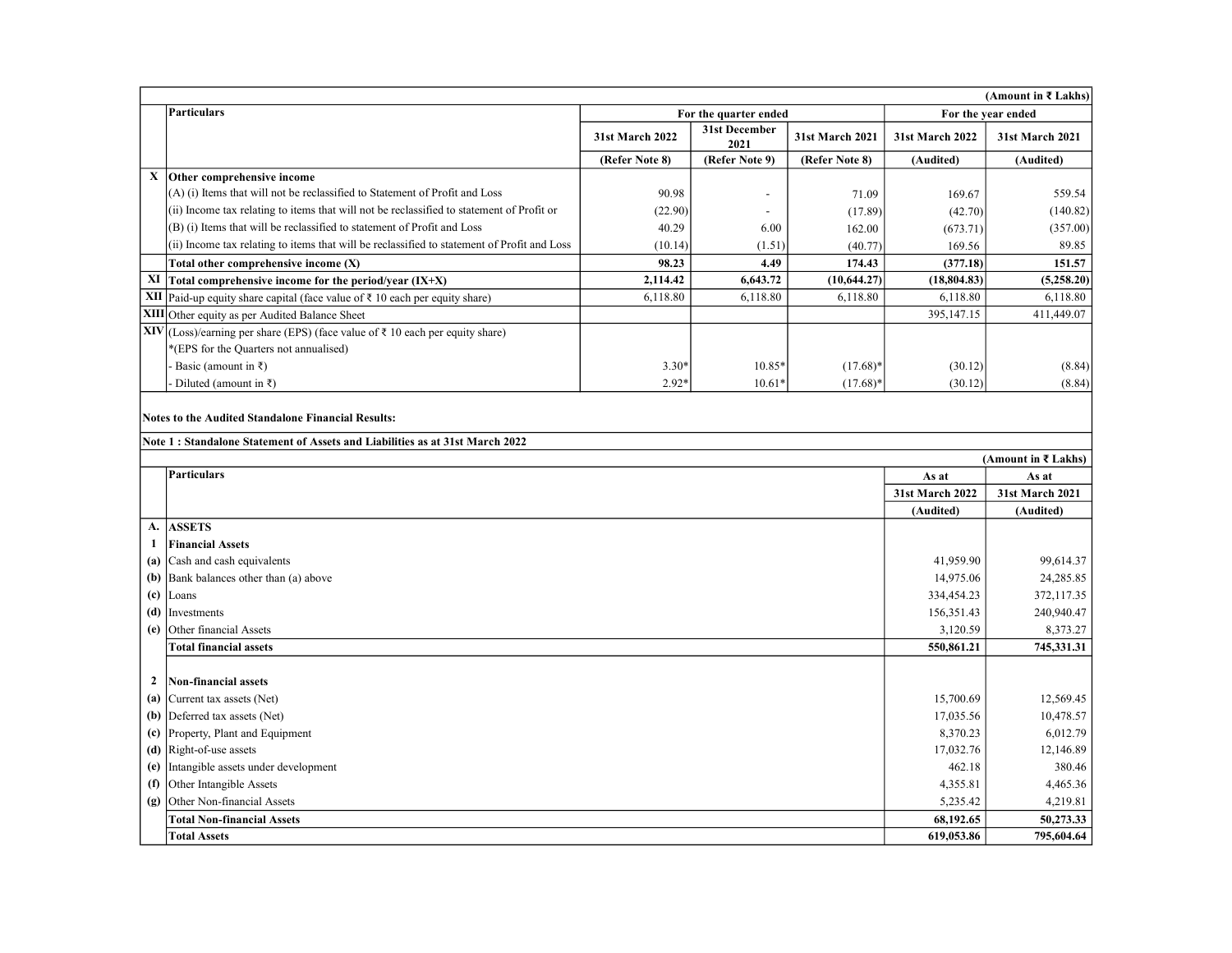|              | Note 1: Standalone Statement of Assets and Liabilities as at 31st March 2022 (continued) |                 |                     |  |
|--------------|------------------------------------------------------------------------------------------|-----------------|---------------------|--|
|              |                                                                                          |                 | (Amount in ₹ Lakhs) |  |
|              | Particulars                                                                              | As at           | As at               |  |
|              |                                                                                          | 31st March 2022 | 31st March 2021     |  |
|              |                                                                                          | (Audited)       | (Audited)           |  |
| B            | <b>LIABILITIES AND EQUITY</b>                                                            |                 |                     |  |
|              | <b>LIABILITIES</b>                                                                       |                 |                     |  |
| 1            | <b>Financial liabilities</b>                                                             |                 |                     |  |
|              | (a) Payables                                                                             |                 |                     |  |
|              | (i) Trade payables                                                                       |                 |                     |  |
|              | Total Outstanding Dues of micro enterprises and small enterprises                        |                 |                     |  |
|              | Total Outstanding Dues of Other than micro enterprises and small enterprises             | 1,097.24        | 215.13              |  |
|              | (ii) Other payables                                                                      |                 |                     |  |
|              | -Total Outstanding Dues of micro enterprises and small enterprises                       |                 |                     |  |
|              | -Total Outstanding Dues of Other than micro enterprises and small enterprises            | 8,734.96        | 12,685.26           |  |
|              | $(b)$ Debt securities                                                                    | 54,506.33       | 77,060.33           |  |
|              | (c) Borrowings (other than Debt Securities)                                              | 117,746.19      | 238,793.37          |  |
|              | (d) Lease liabilities                                                                    | 18,389.53       | 13,389.88           |  |
| (e)          | Other Financial liabilities                                                              | 13,223.33       | 32,391.61           |  |
|              | <b>Total financial liabilities</b>                                                       | 213,697.58      | 374,535.58          |  |
|              |                                                                                          |                 |                     |  |
| $\mathbf{2}$ | Non-financial liabilities                                                                |                 |                     |  |
|              | (a) Provisions                                                                           | 1,556.22        | 2,144.46            |  |
|              | (b) Other Non-Financial liabilities                                                      | 2,534.11        | 1,356.73            |  |
|              | <b>Total Non-Financial liabilities</b>                                                   | 4.090.33        | 3,501.19            |  |
|              |                                                                                          |                 |                     |  |
| 3            | <b>EQUITY</b>                                                                            |                 |                     |  |
|              | (a) Equity Share capital                                                                 | 6,118.80        | 6,118.80            |  |
|              | (b) Other Equity                                                                         | 395,147.15      | 411,449.07          |  |
|              | <b>Total Equity</b>                                                                      | 401,265.95      | 417,567.87          |  |
|              | <b>Total Liabilities and Equity</b>                                                      | 619,053.86      | 795,604.64          |  |
|              |                                                                                          |                 |                     |  |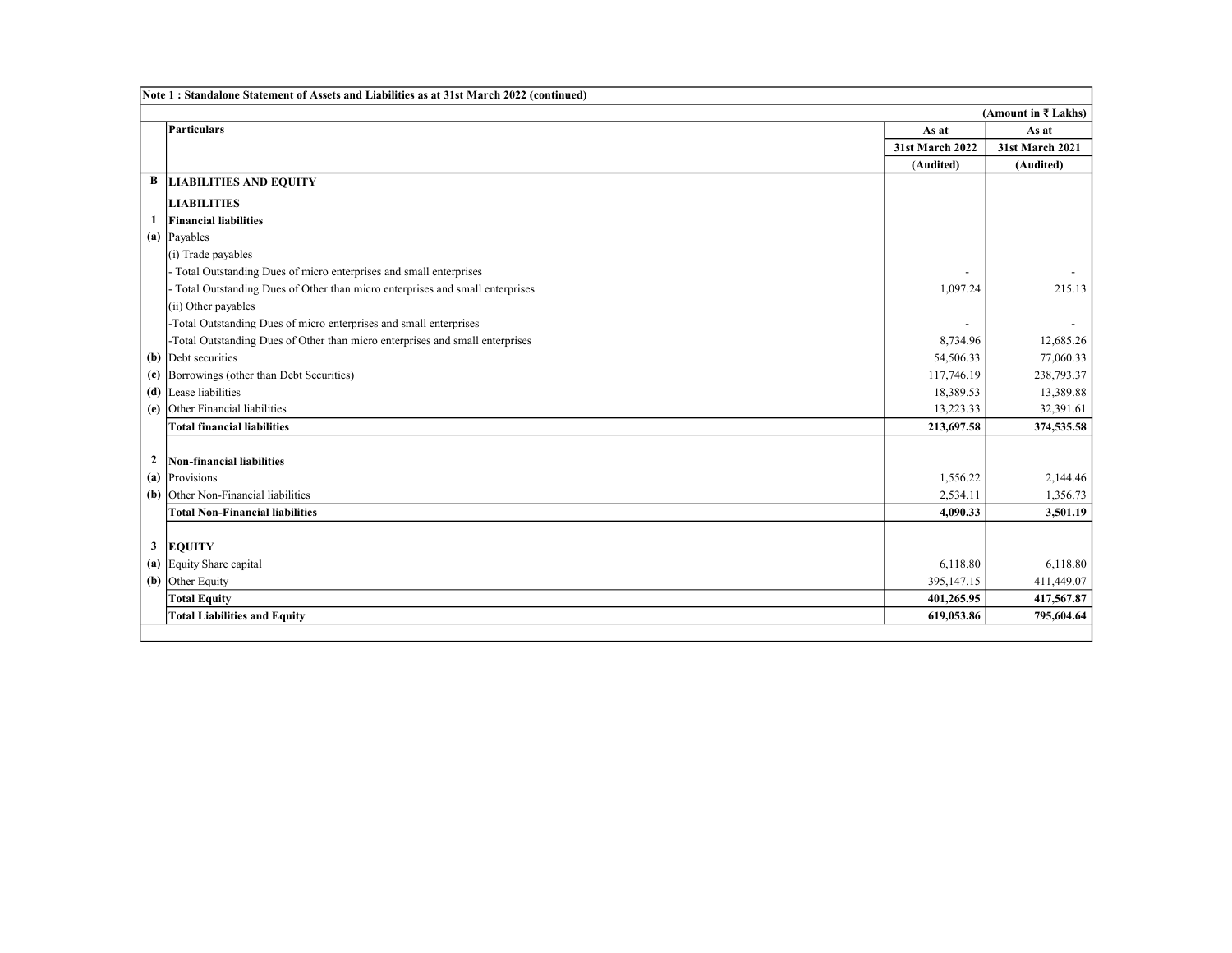|              | Note 2: Standalone Statement of Cash Flows for the year ended 31st March 2022 |                 |                    |                 |                     |
|--------------|-------------------------------------------------------------------------------|-----------------|--------------------|-----------------|---------------------|
|              |                                                                               |                 |                    |                 | (Amount in ₹ Lakhs) |
|              | <b>Particulars</b>                                                            |                 | For the year ended |                 | For the year ended  |
|              |                                                                               | 31st March 2022 |                    | 31st March 2021 |                     |
|              |                                                                               | (Audited)       |                    | (Audited)       |                     |
| $\mathbf{A}$ | <b>Cash flow from Operating activities:</b>                                   |                 |                    |                 |                     |
|              | Net profit/(loss) before tax                                                  |                 | (24, 857.79)       |                 | (6,980.03)          |
|              | Adjustments for:                                                              |                 |                    |                 |                     |
| (i)          | Depreciation/amortisation                                                     | 6,004.97        |                    | 5,707.22        |                     |
| (ii)         | (Profit)/ loss on sale of fixed asset                                         | 95.52           |                    | 635.90          |                     |
|              | (iii) Impairment on financial instruments                                     | 26,512.62       |                    | 15,393.44       |                     |
|              | (iv) Provision for gratuity and compensated absences                          | 867.83          |                    | 448.81          |                     |
|              | $(v)$ Interest income                                                         | (41, 386.63)    |                    | (80,080.85)     |                     |
|              | (vi) Interest expenses                                                        | 20,812.38       |                    | 41,780.32       |                     |
|              | (vii) Interest on lease liabilities                                           | 1,627.37        |                    | 1,674.04        |                     |
|              | (viii) (Profit) /loss on fair value changes                                   | (1,804.22)      |                    | (3,055.83)      |                     |
|              | (ix) Profit recognised on sale of assigned portfolio                          | (124.18)        |                    | (10,017.76)     |                     |
|              | $(x)$ Provision write back                                                    | (600.20)        |                    | (745.08)        |                     |
|              | $(xi)$ Gain on sale of loan portfolio through assignment                      | 5,343.92        |                    | 35,757.68       |                     |
|              | $(xii)$ (Gain)/loss on modification/derecognition of financial assets         | (852.88)        |                    | (1,096.01)      |                     |
|              | (xiii) Effective interest rate adjustment for financial instruments           | 299.73          |                    | 2,220.85        |                     |
|              | $(xiv)$ Share based payments to employees                                     | 2,502.91        |                    | (1,041.50)      |                     |
|              |                                                                               |                 | 19,299.14          |                 | 7,581.23            |
|              | Operating profit before working capital changes                               |                 | (5,558.65)         |                 | 601.20              |
|              | <b>Adjustments for:</b>                                                       |                 |                    |                 |                     |
|              | $(i)$  Loans                                                                  | 13,064.15       |                    | 40,286.01       |                     |
|              | (ii) Other financial assets                                                   | 11,753.32       |                    | 24,357.04       |                     |
|              | (iii) Other non financial assets                                              | (1, 183.64)     |                    | 6,745.50        |                     |
|              | (iv) Trade payables                                                           | 882.11          |                    | (6,108.39)      |                     |
| (v)          | Other payables                                                                | (3,350.10)      |                    | 10,420.84       |                     |
|              | (vi) Other financial liabilities                                              | (19, 168.28)    |                    | 18,693.42       |                     |
|              | (vii) Provisions                                                              | (1,286.40)      |                    | (186.17)        |                     |
|              | (viii) Other non financial liabilties                                         | 1,177.38        |                    | (3,007.40)      |                     |
|              |                                                                               |                 | 1,888.54           |                 | 91.200.85           |
|              | Cash generated from/(used in) operating activities                            |                 | (3,670.11)         |                 | 91,802.05           |
| (i)          | Interest received                                                             |                 | 33,945.25          |                 | 66,648.77           |
|              | (ii) Interest paid                                                            |                 | (21, 565.17)       |                 | (42, 375.09)        |
|              | (iii) Income taxes paid (including tax deducted at source)                    |                 | (3, 131.23)        |                 | (7,635.91)          |
|              | Net cash generated from/(used in) operating activities                        |                 | 5,578.74           |                 | 108,439.82          |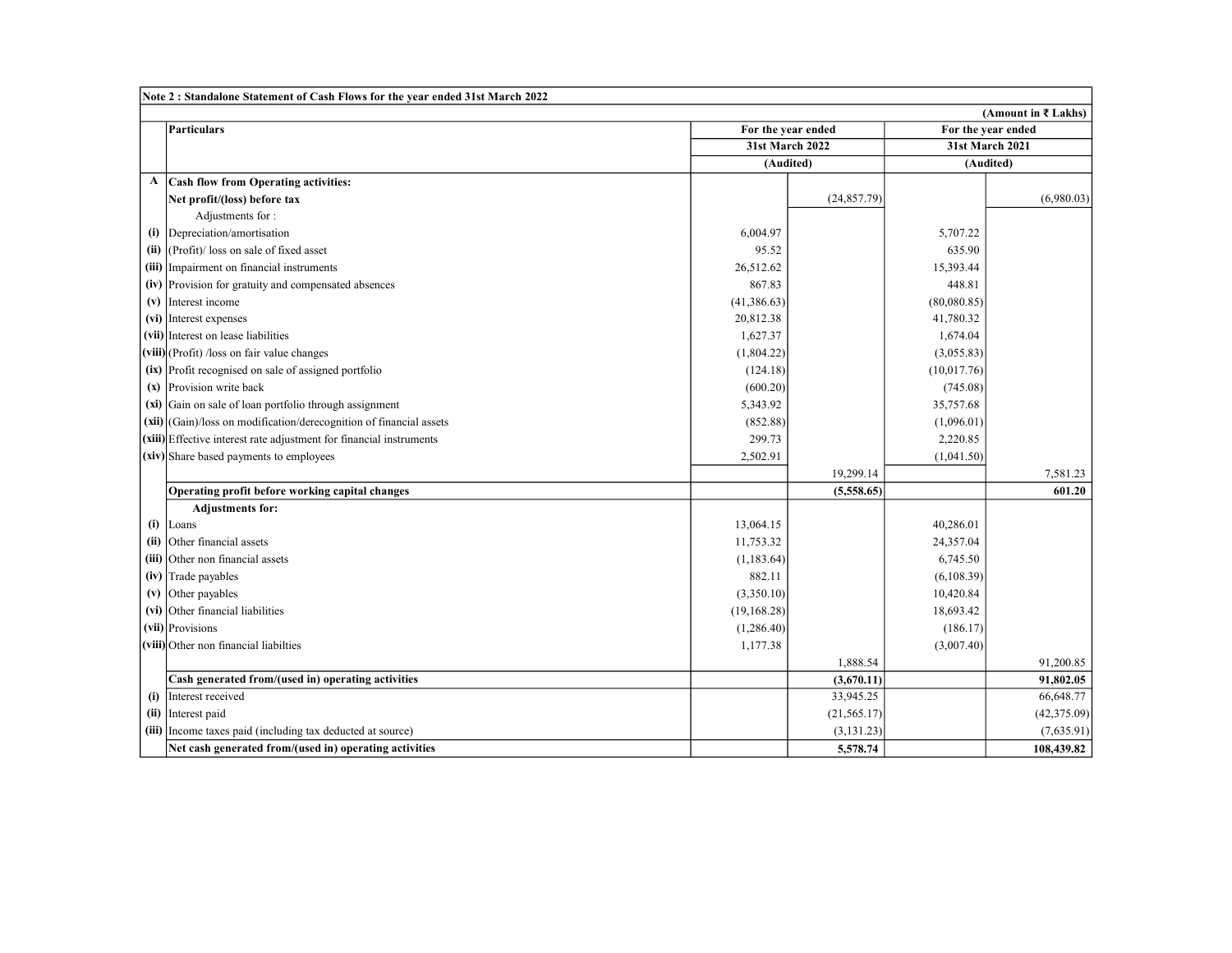|             | Note 2: Standalone Statement of Cash Flows for the year ended 31st March 2022 (continued)            |                    |                        |                    |                        |
|-------------|------------------------------------------------------------------------------------------------------|--------------------|------------------------|--------------------|------------------------|
|             |                                                                                                      |                    |                        |                    | (Amount in ₹ Lakhs)    |
|             | Particulars                                                                                          | For the year ended |                        | For the year ended |                        |
|             |                                                                                                      |                    | <b>31st March 2022</b> |                    | <b>31st March 2021</b> |
|             |                                                                                                      |                    | (Audited)              |                    | (Audited)              |
| В           | Cash flow from investing activities:                                                                 |                    |                        |                    |                        |
| (i)         | Purchase of property, plant and equipment, intangible assets under development and intangible assets |                    | (5,162.27)             |                    | (1,352.74)             |
|             | (ii) Investment made in Subsidiaries and Associates                                                  |                    |                        |                    | (7,606.48)             |
|             | $(iii)$ (Purchase)/sale of investments (net)                                                         |                    | 86,393.26              |                    | (36, 286.70)           |
|             | (iv) Interest Received                                                                               |                    | 2,530.86               |                    | 6,475.16               |
|             | Net cash generated from/(used in) investing activities                                               |                    | 83,761.85              |                    | (38,770.76)            |
|             |                                                                                                      |                    |                        |                    |                        |
| $\mathbf C$ | Cash flow from financing activities:                                                                 |                    |                        |                    |                        |
| (i)         | Proceeds from issue of Preference shares (including premium)                                         |                    | 61,262.56              |                    |                        |
| (ii)        | Redemption of preference shares (including premium)                                                  |                    | (61, 262.56)           |                    |                        |
| (iii)       | Proceeds from debt securities                                                                        |                    | 19,057.22              |                    | 52,500.00              |
| (iv)        | Repayment of debt securities                                                                         |                    | (41, 448.50)           |                    | (57, 145.00)           |
| (v)         | Proceeds from borrowings other than debt securities                                                  |                    | 52,500.00              |                    | 20,500.00              |
| (vi)        | Repayment of borrowings other than debt securities                                                   |                    | (173, 256.84)          |                    | (178,960.87)           |
| (vii)       | Payment of lease liabilities                                                                         |                    | (3,846.94)             |                    | (3,635.75)             |
|             | Net cash generated from/(used in) financing activities                                               |                    | (146,995.06)           |                    | (166, 741.62)          |
|             |                                                                                                      |                    |                        |                    |                        |
| D           | Net Increase/(decrease) in cash and cash equivalents $(A+B+C)$                                       |                    | (57, 654, 47)          |                    | (97,072.56)            |
|             |                                                                                                      |                    |                        |                    |                        |
| Е           | Cash and cash equivalents at the beginning of the year                                               |                    | 99,614.37              |                    | 196,686.93             |
|             |                                                                                                      |                    |                        |                    |                        |
| F           | $\vert$ Cash and cash equivalents at the end of the vear $(D+E)$                                     |                    | 41,959.90              |                    | 99.614.37              |
|             |                                                                                                      |                    |                        |                    |                        |

3 These audited standalone financial results of Dhani Loans and Services Limited (DLSL, 'the Company') (formerly known as Indiabulls Consumer Finance Limited) for the quarter and year ended 31st March 2022 along with the comparative period have been reviewed by the Audit Committee and subsequently approved at the meeting of the Board of Directors of the company at their respective meetings held on 30th May 2022. The comparative financial results of the Company of the year ended 31st March 2021 were audited by the Walker Chandiok & Co LLP, predecessor auditor, who expressed an unmodified opinion vide their report dated 18 June 2021.

4 The financial results of the Company have been prepared in accordance with Indian Accounting Standards (Ind AS') notified under the Companies (Indian Accounting Standards) Rules, 2015 as amended. Accordingly, these financial results together with the results for the comparative reporting period have been prepared in accordance with the recognition and measurement principles prescribed under section 133 of the Companies Act 2013 ('the Act'), and other recognized accounting practices generally accepted in India, in compliance with Regulation 52 of the Securities and Exchange Board of India (Listing Obligations and Disclosure Requirements) Regulations, 2015 ('Listing Regulations') pursuant to circular SEBI/HO/DDHS/CIR/2021/0000000637 dated 5th October 2021. These financial results have been prepared in the format prescribed under the notified schedule III of the Companies Act, 2013 for Non-Banking Financial Companies issued by Ministry of Corporate Affairs (MCA) on 11th October 2018, as amended, and on the basis of Ind-AS that are applicable to the Company based on the MCA Notification GSR 111(E) and GSR 365(E) dated 16th February 2015 and 31st March 2016 respectively.

5 The Chief Operating Decision Maker ("CODM") reviews operations and makes allocation of resources at the Company level. Therefore, operations of the Company fall under "finance and allied activities" business only, which is considered to be the only reportable segment in accordance with the provision of Ind AS 108 - "Operating Segment".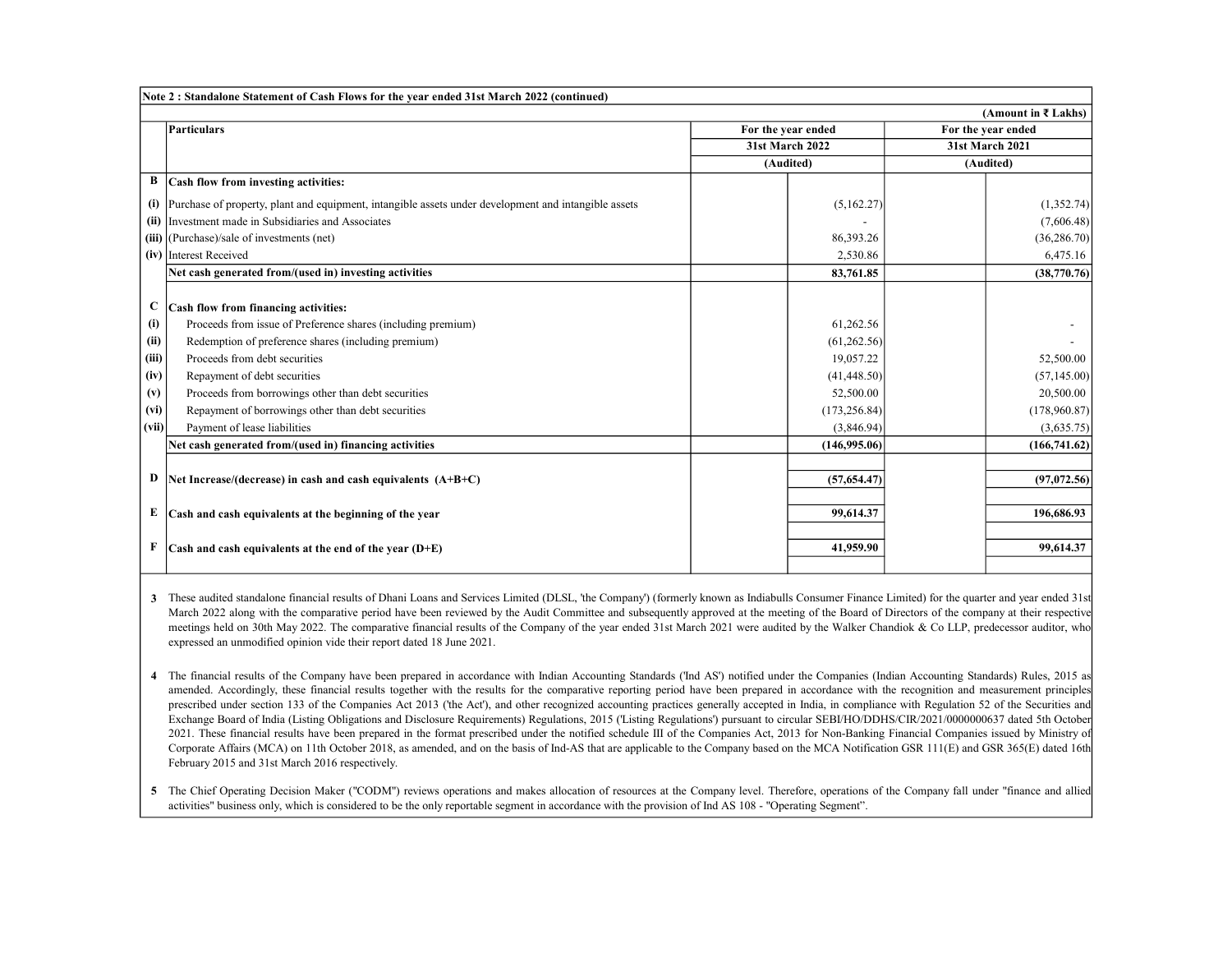6 Consequent to the outbreak of the COVID-19 pandemic, the Indian Government announced a lockdown in March 2020. Subsequently, the national lockdown was lifted by the Government, but regional lockdowns continue to be implemented in areas with a significant number of COVID-19 cases. The impact of COVID-19, including changes in customer behavior and pandemic fears, as well as restriction of business and individual activities led to significant volatility in global and Indian financial markets and a significant decrease in global and local economic activities. This may lead to a rise in the number of borrower defaults and consequently an increase in corresponding provisions. The extent to which COVID-19 pandemic will continue to impact the Company's performance and will depend on ongoing as well as future developments which are highly uncertain, including, among other things, any new information concerning the severity of the COVID-19 pandemic and any action to contain its spread or mitigate its impact whether government-mandated or elected by us.

The Company has recognized provisions as on 31st March 2022 towards its loan assets, based on the information available at this point of time, in accordance with the expected credit loss method. The Company believes that it has considered all the possible impact of the known events arising out of COVID-19 pandemic in the preparation of financial results. However, the impact assessment of COVID-19 is a continuing process given its nature and duration. The Company will continue to monitor any material changes to future economic condition.

The Company's capital and liquidity position remains sufficient and would continue to be the focus area for the Company; accordingly, the Company does not expect a stress on its liquidity situation in the immediate future.

During the year, to relieve COVID-19 pandemic related stress, the Company has invoked resolution plans for eligible borrowers based on the parameters laid down in accordance with the one-time restructuring policy approved by the Board of Directors of the Company and in accordance with the guidelines issued by the RBI on 6 August 2020.

 $(A$  mount in  $\overline{z}$  Lakhs)

7 Disclosures pursuant to RBI Notification RBI/2020-21/16 DOR.No.BP.BC/3/21.04.048/2020-21 dated 06 August 2020 and RBI/2021-22/31/DOR.STR.REC.11/21.04.048/2021-22 dated 5 May 2021:

|                         |                          |                          |                          |                          | (АШОИЩ III X LAKIIS)     |
|-------------------------|--------------------------|--------------------------|--------------------------|--------------------------|--------------------------|
|                         | Exposure to accounts     | $Of(A)$ , aggregate      | $Of(A)$ amount           | Of (A) amount paid       | Exposure to              |
|                         | classified as Standard   | debt                     | written off during       | by the borrowers         | accounts classified      |
|                         | consequent to            | that slipped into        | the half-year            | during the half-year     | as Standard              |
|                         | implementation of        | <b>NPA</b>               |                          |                          | consequent to            |
| <b>Type of borrower</b> | resolution plan -        | during the half-year     |                          |                          | implementation of        |
|                         | Position                 |                          |                          |                          | resolution plan -        |
|                         | as at the end of the     |                          |                          |                          | Position as at the       |
|                         | previous half-year $(A)$ |                          |                          |                          | end of this half-year    |
|                         |                          |                          |                          |                          |                          |
| Personal Loans          | 22,706.03                | 0.67                     | .223.90                  | 1,302.74                 | 20,178.72                |
| Corporate persons*      | 43.04                    | $\overline{\phantom{0}}$ | 1.09                     | 14.70                    | 27.25                    |
| Of which, MSMEs         | $\overline{\phantom{a}}$ | $\overline{\phantom{a}}$ | $\overline{\phantom{0}}$ | $\overline{\phantom{0}}$ | $\overline{\phantom{0}}$ |
| Others                  | 227.41                   | $\overline{\phantom{0}}$ | 7.15                     | 8.46                     | 211.80                   |
| Total                   | 22,976.48                | 0.67                     | 1,232.14                 | 1,325.90                 | 20,417.77                |

\*As defined in Section 3(7) of the Insolvency and Bankruptcy Code, 2016

8 The figures for the quarter ended 31st March 2022 and 31st March 2021 are the balancing figures between the audited figures for the year ended 31st March 2022 and 31st March 2021 and the unaudited figures for the nine-months ended 31st December 2021 and 31st December 2020 respectively.

9 The figures for the quarter ended 31st December 2021 are the balancing figures between the un-audited figures for the nine months ended 31st December 2021 and the un-audited figures for the halfyear ended 30th September 2021.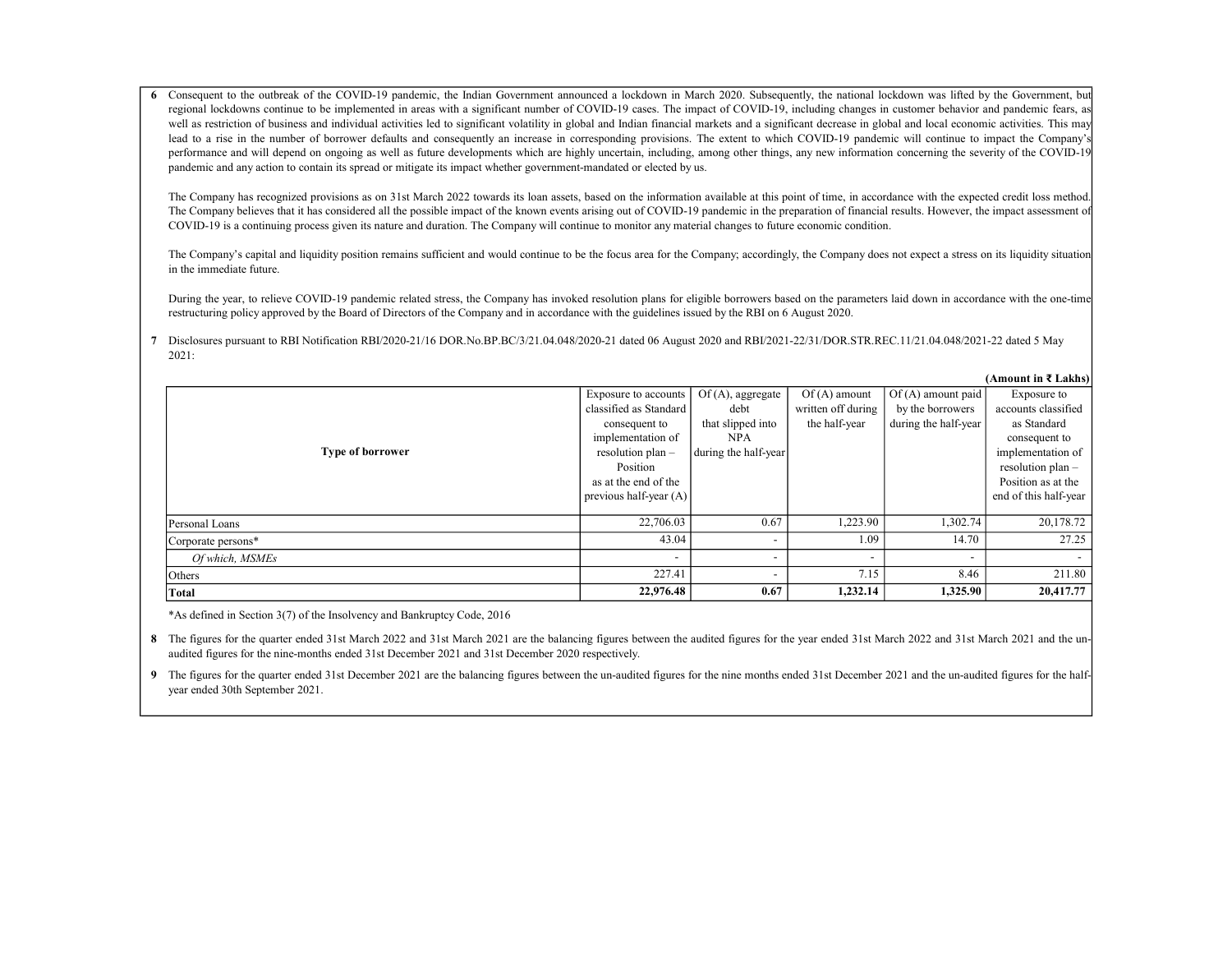- 10 The Indian Parliament has approved the Code on Social Security 2020 which would impact the contributions by the Company towards Provident Funds and Gratuity. The Ministry of Labour and Employment has released draft rules for the code on Social Security, 2020 on 13th November 2020 and has invited suggestions from stakeholders which are under active considerations by the Ministry. The Company will assess the impact and its evaluation once the subject rules are notified and will give appropriate impact in its financial results in the period in which, the code becomes effective and the related rules to determine the financial impact are published.
- 11 Non-convertible debentures issued by the Company are secured by way of first ranking pari passu charge on the current assets (including investments) of the Company, both present and future; and on present and future loan assets of the Company, including all monies receivable for the principal amount and interest thereunder to the extent as stated in the respective information memorandum/offering documents/prospectus. Further, the Company has maintained asset cover as stated in the respective information memorandum/offering documents/prospectus.
- 12 Pursuant to the RBI circular dated 12th November 2021 -"Prudential norms on Income Recognition, Assets Classification and Provisioning Pertaining to Advances- Classifications", the Company has complied with the norms with regard to classification/reclassification of loan assets.

#### 13 Disclosures pursuant to RBI Notification - RBI/DOR/2021-22/86 DOR,STR,REC 51/21.04.048/2021-22 dated 24th September 2021

(a) Details of transfer through assignment in respect of loans not in default during the year ended 31 March 2022

| Entity                                                      | <b>NBFC</b> |
|-------------------------------------------------------------|-------------|
| Count of Loan accounts Assigned                             |             |
| Amount (Rs. Crore) of Loan accounts Assigned                | 126.85      |
| Retention of beneficial economic interest (MRR) (Rs. Crore) | 14.09       |
| Weighted Average Maturity (Residual Maturity) (Months)      | 281.55      |
| Weighted Average Holding Period (Months)                    | 40.55       |
| Coverage of tangible security coverage                      |             |
| Rating-wise distribution of rated loans                     | Unrated     |

#### (b) Details of stressed loans transferred during the year ended 31 March, 2022

| Particulars                                                                           | <b>To Asset Reconstruction Companies (ARC)</b> |            |       |
|---------------------------------------------------------------------------------------|------------------------------------------------|------------|-------|
| Number of accounts                                                                    | <b>NPA</b>                                     | <b>SMA</b> | Total |
| Aggregate principal outstanding of loans transferred (Rs. in crore)                   | NIL                                            | NIL        | NIL   |
| Weighted average residual tenor of the loans transferred (in years)                   | NIL                                            | NIL        | NIL   |
| Net book value of loans transferred (at the time of transfer) (Rs. in crore)          | NIL                                            | NII.       | NIL   |
| Aggregate consideration (Rs. in crore)                                                | NIL                                            | NII.       | NIL   |
| Additional consideration realized in respect of accounts transferred in earlier years | <b>NIL</b>                                     | <b>NIL</b> | NIL   |
| Excess provisions reversed to the Profit and Loss Account on account of sale          | <b>NIL</b>                                     | <b>NIL</b> | NIL   |

(c) The Company has not acquired any stressed loan during the year ended 31st March 2022.

14 Details on recovery ratings assigned for Security Receipts as on 31st March 2022:

| <b>Recovery Rating</b> | Anticipated recovery<br>as per recovery<br>rating | Amount<br>$(3 \in \mathbb{Z}^n)$ Lakhs) |
|------------------------|---------------------------------------------------|-----------------------------------------|
| RR1                    | $100\% - 150\%$                                   | 17,500.00                               |
| Total                  |                                                   | 17,500.00                               |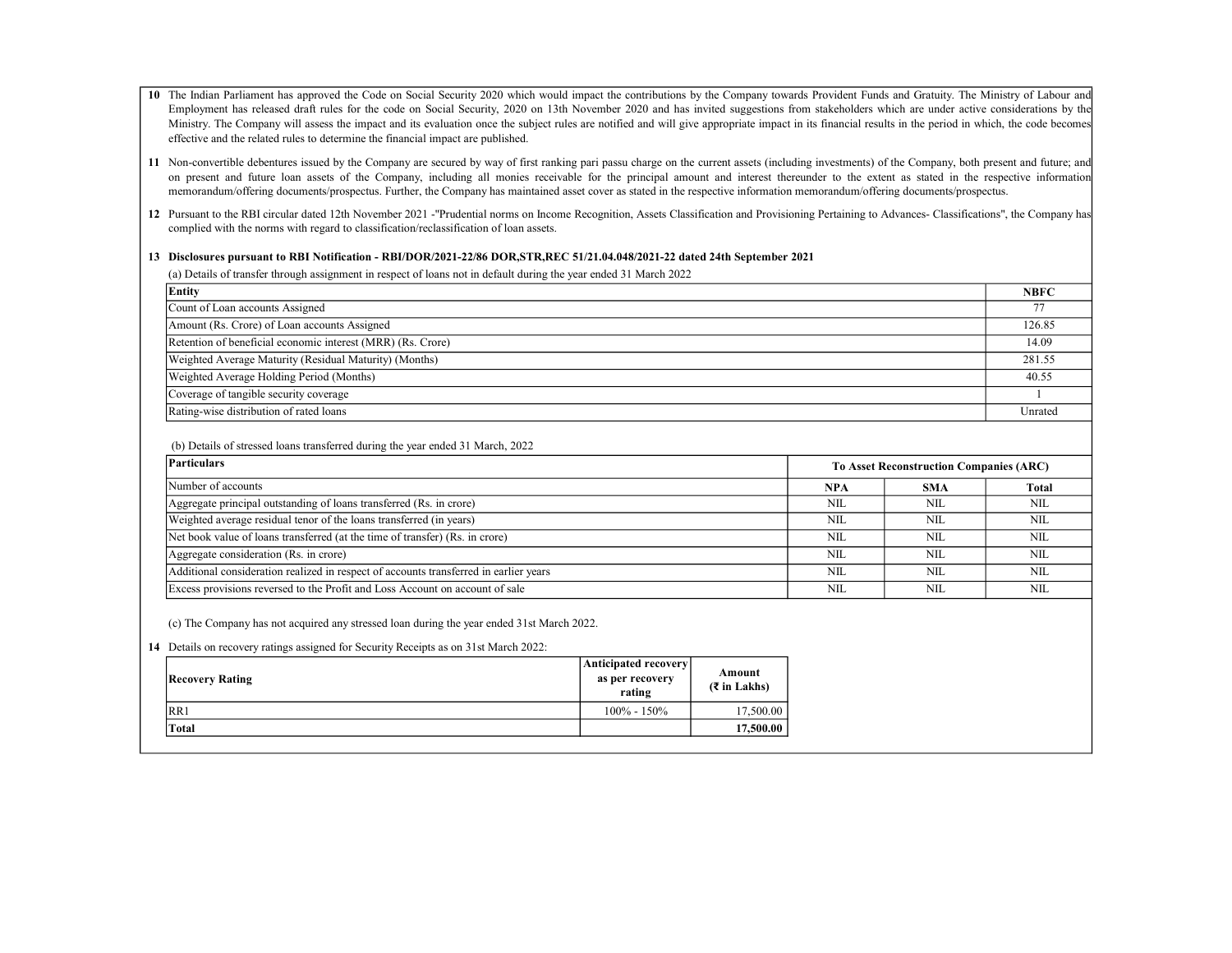15 The Bond Issue Committee of the Board of Directors of the Company in its meeting held on 2nd February 2022 approved and allotted 1,905,722 NCDs of face value of ₹1,000 each, aggregating to ₹19,057.22 Lakhs on Public issue basis.

| <b>Particulars</b>                  | Amount       | Date of Issue   |               | Date of Listing |
|-------------------------------------|--------------|-----------------|---------------|-----------------|
|                                     | (₹ In Lakhs) |                 | <b>NSE</b>    | <b>BSE</b>      |
| Non-convertible debentures ('NCDs') | 19,057.22    | 2 February 2022 | February 2022 | 4 February 2022 |

Subsequent to the year end, The Bond Issue Committee of the Board of Directors of the Company in its meeting held on 17th May 2022 approved and allotted 957,648 NCDs of face value of ₹1,000 each, aggregating to  $\overline{\xi}$  9,576.48 Lakhs on Public issue basis.

| <b>Particulars</b>                  | Amount       | Date of Issue | Date of Listing |             |
|-------------------------------------|--------------|---------------|-----------------|-------------|
|                                     | (₹ In Lakhs) |               | <b>NSE</b>      | <b>BSE</b>  |
| Non-convertible debentures ('NCDs') | 9,576.48     | 17 May 2022   | 19 May 2022     | 19 May 2022 |

16 The Allotment Committee of the Board of Directors of the Company in its meeting held on 16th December 2021 approved and allotted 8,008,178 Redeemable Convertible Preference Shares (RCPS) of face value of ₹10 each (Issue Price - ₹765 Per RCPS), aggregating to ₹61,262.56 lakhs to its Holding Company namely Dhani Services Limited. The Company has redeemed these RCPS during the quarter ended 31st March 2022.

17 The Compliance related to disclosure of certain ratios and other financial information as required under Regulation 52 (4) of the Listing Regulations is made in Appendix 1.

18 The Company has, in all material respects, utilised the proceeds of issue of non convertible debt securities as stated in the respective offer documents.

19 The Company is in compliance with the requirements of Chapter XII of SEBI circular dated August 10, 2021 applicable to Large Corporate Borrowers.

20 With reference to RBI Circular No. RBI/2021-2022/125 DOR.STR.REC.68/21.04.048/2021-22 dated November 12, 2021, and subsequent RBI Circular DOR.STR.REC.85/21.04.048/2021-22 dated February 15, 2022, related to up-gradation of account classified as NPA, the Company has opted to follow the RBI Circular DOR.STR.REC.85/21.04.048/2021-22 dated February 15, 2022 to be in compliance with aforesaid RBI Circular.

21 The Registered Office of the Company has been shifted, within the same city, from 'M-62 & 63, First Floor, Connaught Place, New Delhi - 110001' to '1/1 E, First Floor, East Patel Nagar, New Delhi-110008', with effect from 1st May 2022.

22 Figures for previous year/period have been regrouped, wherever necessary to make them comparable to current period.

| Registered Office: 1/1 E, First Floor, East Patel Nagar, New Delhi – 110 008. | For and on behalf of Board of Directors |
|-------------------------------------------------------------------------------|-----------------------------------------|
| (CIN: U74899DL1994PLC062407)                                                  |                                         |
|                                                                               |                                         |
|                                                                               |                                         |
|                                                                               |                                         |
| Place: Mumbai                                                                 | <b>Pinank Shah</b>                      |
| Date: 30th May 2022                                                           | CEO & Whole Time Director               |
|                                                                               |                                         |